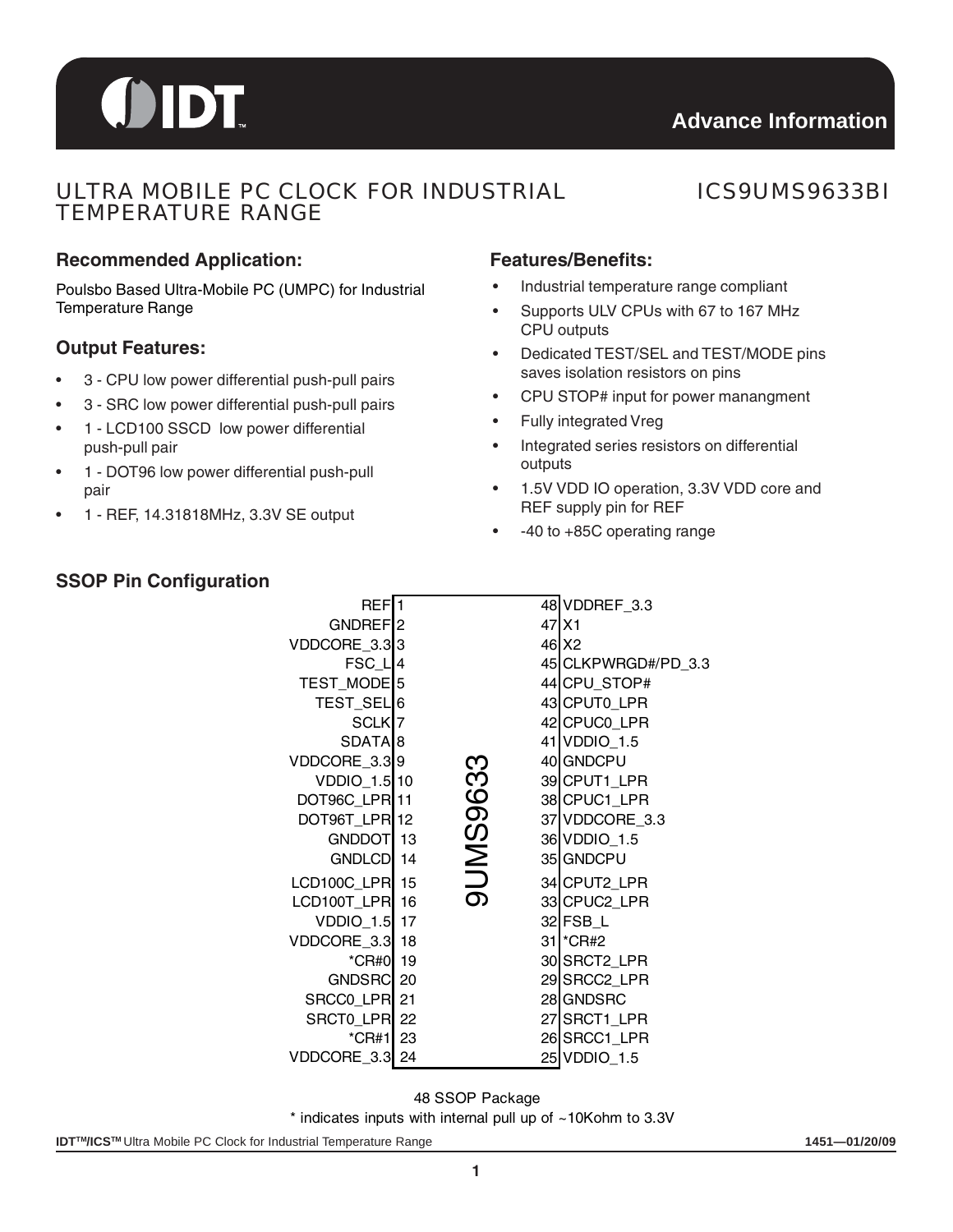### **SSOP Pin Description**

| PIN#           | <b>PIN NAME</b> | <b>TYPE</b> | <b>DESCRIPTION</b>                                                                  |
|----------------|-----------------|-------------|-------------------------------------------------------------------------------------|
| 1              | <b>REF</b>      | <b>OUT</b>  | 14.318 MHz reference clock.                                                         |
| 2              | <b>GNDREF</b>   | <b>PWR</b>  | Ground pin for the REF outputs.                                                     |
| 3              | VDDCORE_3.3     | <b>PWR</b>  | 3.3V power for the PLL core                                                         |
| 4              | <b>FSC_L</b>    | IN          | Low threshold input for CPU frequency selection. Refer to input electrical          |
|                |                 |             | characteristics for Vil_FS and Vih_FS values.                                       |
| 5              | TEST_MODE       | IN          | TEST_MODE is a real time input to select between Hi-Z and REF/N divider mode        |
|                |                 |             | while in test mode. Refer to Test Clarification Table.                              |
|                |                 |             | TEST_SEL: latched input to select TEST MODE                                         |
| 6              | TEST_SEL        | IN          | $1 =$ All outputs are tri-stated for test                                           |
|                |                 |             | $0 =$ All outputs behave normally.                                                  |
| $\overline{7}$ | <b>SCLK</b>     | IN          | Clock pin of SMBus circuitry, 5V tolerant.                                          |
| 8              | <b>SDATA</b>    | I/O         | Data pin for SMBus circuitry, 3.3V tolerant.                                        |
| 9              | VDDCORE 3.3     | <b>PWR</b>  | 3.3V power for the PLL core                                                         |
| 10             | VDDIO_1.5       | <b>PWR</b>  | Power supply for low power differential outputs, nominal 1.5V.                      |
| 11             | DOT96C_LPR      | <b>OUT</b>  | Complement clock of low power differential pair for 96.00MHz DOT clock. No 50ohm    |
|                |                 |             | resistor to GND needed. No Rs needed.                                               |
| 12             | DOT96T_LPR      | <b>OUT</b>  | True clock of low power differential pair for 96.00MHz DOT clock. No 50ohm resistor |
|                |                 |             | to GND needed. No Rs needed.                                                        |
| 13             | <b>GNDDOT</b>   | <b>PWR</b>  | Ground pin for DOT clock output                                                     |
| 14             | <b>GNDLCD</b>   | <b>PWR</b>  | Ground pin for LCD clock output                                                     |
| 15             | LCD100C_LPR     | <b>OUT</b>  | Complement clock of low power differential pair for LCD100 SS clock. No 50ohm       |
|                |                 |             | resistor to GND needed. No Rs needed.                                               |
| 16             | LCD100T_LPR     | <b>OUT</b>  | True clock of low power differential pair for LCD100 SS clock. No 50ohm resistor to |
|                |                 |             | GND needed. No Rs needed.                                                           |
| 17             | VDDIO_1.5       | <b>PWR</b>  | Power supply for low power differential outputs, nominal 1.5V.                      |
| 18             | VDDCORE_3.3     | <b>PWR</b>  | 3.3V power for the PLL core                                                         |
| 19             | $*$ CR#0        | IN          | Clock request for SRC0, $0 =$ enable, $1 =$ disable                                 |
| 20             | <b>GNDSRC</b>   | <b>PWR</b>  | Ground pin for the SRC outputs                                                      |
| 21             | SRCC0_LPR       | <b>OUT</b>  | Complementary clock of differential 0.8V push-pull SRC output with integrated 33ohm |
|                |                 |             | series resistor. No 50ohm resistor to GND needed.                                   |
| 22             | SRCT0_LPR       | <b>OUT</b>  | True clock of differential 0.8V push-pull SRC output with integrated 33ohm series   |
|                |                 |             | resistor. No 50ohm resistor to GND needed.                                          |
| 23             | $^*$ CR#1       | IN          | Clock request for SRC1, $0 =$ enable, $1 =$ disable                                 |
| 24             | VDDCORE 3.3     |             | PWR 3.3V power for the PLL core                                                     |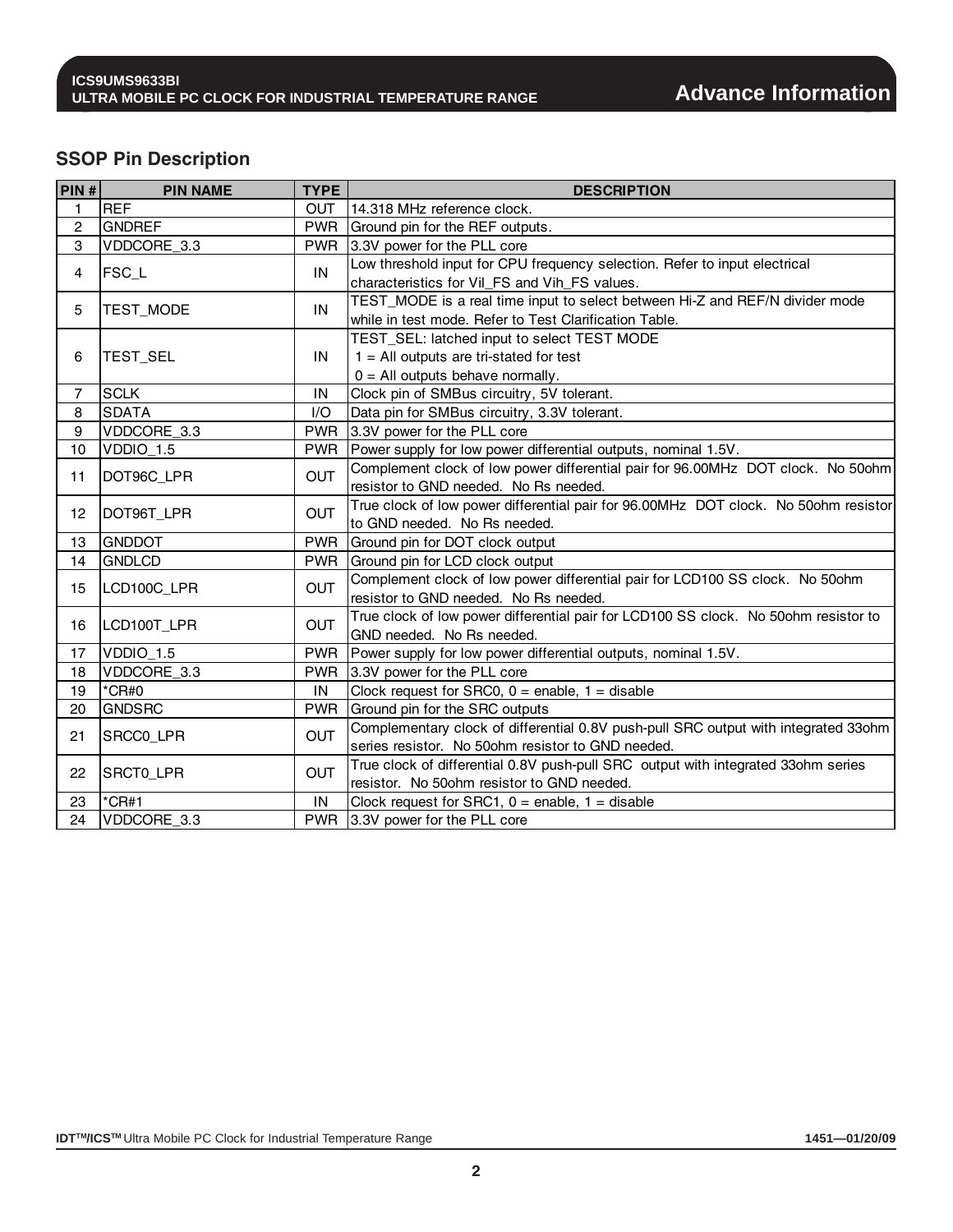## **SSOP Pin Description (continued)**

| PIN# | <b>PIN NAME</b>    | <b>TYPE</b> | <b>DESCRIPTION</b>                                                                    |
|------|--------------------|-------------|---------------------------------------------------------------------------------------|
| 25   | VDDIO_1.5          | <b>PWR</b>  | Power supply for low power differential outputs, nominal 1.5V.                        |
| 26   | SRCC1_LPR          | <b>OUT</b>  | Complementary clock of differential 0.8V push-pull SRC output with integrated 33ohm   |
|      |                    |             | series resistor. No 50ohm resistor to GND needed.                                     |
| 27   | SRCT1_LPR          | <b>OUT</b>  | True clock of differential 0.8V push-pull SRC output with integrated 33ohm series     |
|      |                    |             | resistor. No 50ohm resistor to GND needed.                                            |
| 28   | <b>GNDSRC</b>      | <b>PWR</b>  | Ground pin for the SRC outputs                                                        |
| 29   | SRCC2_LPR          | <b>OUT</b>  | Complementary clock of differential 0.8V push-pull SRC output with integrated 33ohm   |
|      |                    |             | series resistor. No 50ohm resistor to GND needed.                                     |
| 30   | SRCT2_LPR          | <b>OUT</b>  | True clock of differential 0.8V push-pull SRC output with integrated 33ohm series     |
|      |                    |             | resistor. No 50ohm resistor to GND needed.                                            |
| 31   | $*$ CR#2           | IN          | Clock request for SRC2, $0 =$ enable, $1 =$ disable                                   |
| 32   | FSB_L              | IN          | Low threshold input for CPU frequency selection. Refer to input electrical            |
|      |                    |             | characteristics for Vil_FS and Vih_FS values.                                         |
| 33   | CPUC2_LPR          | <b>OUT</b>  | Complementary clock of differential pair 0.8V push-pull CPU outputs with integrated   |
|      |                    |             | 33ohm series resistor. No 50 ohm resistor to GND needed.                              |
| 34   | CPUT2_LPR          | <b>OUT</b>  | True clock of differential pair 0.8V push-pull CPU outputs with integrated 33ohm      |
|      |                    |             | series resistor. No 50 ohm resistor to GND needed.                                    |
| 35   | <b>GNDCPU</b>      | <b>PWR</b>  | Ground pin for the CPU outputs                                                        |
| 36   | VDDIO_1.5          | <b>PWR</b>  | Power supply for low power differential outputs, nominal 1.5V.                        |
| 37   | VDDCORE_3.3        | <b>PWR</b>  | 3.3V power for the PLL core                                                           |
| 38   | CPUC1_LPR          | <b>OUT</b>  | Complementary clock of differential pair 0.8V push-pull CPU outputs with integrated   |
|      |                    |             | 33ohm series resistor. No 50 ohm resistor to GND needed.                              |
| 39   | CPUT1_LPR          | <b>OUT</b>  | True clock of differential pair 0.8V push-pull CPU outputs with integrated 33ohm      |
|      |                    |             | series resistor. No 50 ohm resistor to GND needed.                                    |
| 40   | <b>GNDCPU</b>      | <b>PWR</b>  | Ground pin for the CPU outputs                                                        |
| 41   | VDDIO_1.5          | <b>PWR</b>  | Power supply for low power differential outputs, nominal 1.5V.                        |
| 42   | CPUC0_LPR          | <b>OUT</b>  | Complementary clock of differential pair 0.8V push-pull CPU outputs with integrated   |
|      |                    |             | 33ohm series resistor. No 50 ohm resistor to GND needed.                              |
| 43   | CPUTO_LPR          | <b>OUT</b>  | True clock of differential pair 0.8V push-pull CPU outputs with integrated 33ohm      |
|      |                    |             | series resistor. No 50 ohm resistor to GND needed.                                    |
| 44   | CPU_STOP#          | IN          | Stops all CPU clocks, except those set to be free running clocks                      |
|      |                    |             | This 3.3V LVTTL input is a level sensitive strobe used to determine when latch inputs |
| 45   | CLKPWRGD#/PD_3.3   | IN          | are valid and are ready to be sampled. This is an active low input. / Asynchronous    |
|      |                    |             | active high input pin used to place the device into a power down state.               |
|      |                    |             |                                                                                       |
| 46   | X <sub>2</sub>     | <b>OUT</b>  | Crystal output, Nominally 14.318MHz                                                   |
| 47   | X1                 | IN          | Crystal input, Nominally 14.318MHz.                                                   |
| 48   | <b>IVDDREF 3.3</b> | <b>PWR</b>  | Power pin for the XTAL and REF clocks, nominal 3.3V                                   |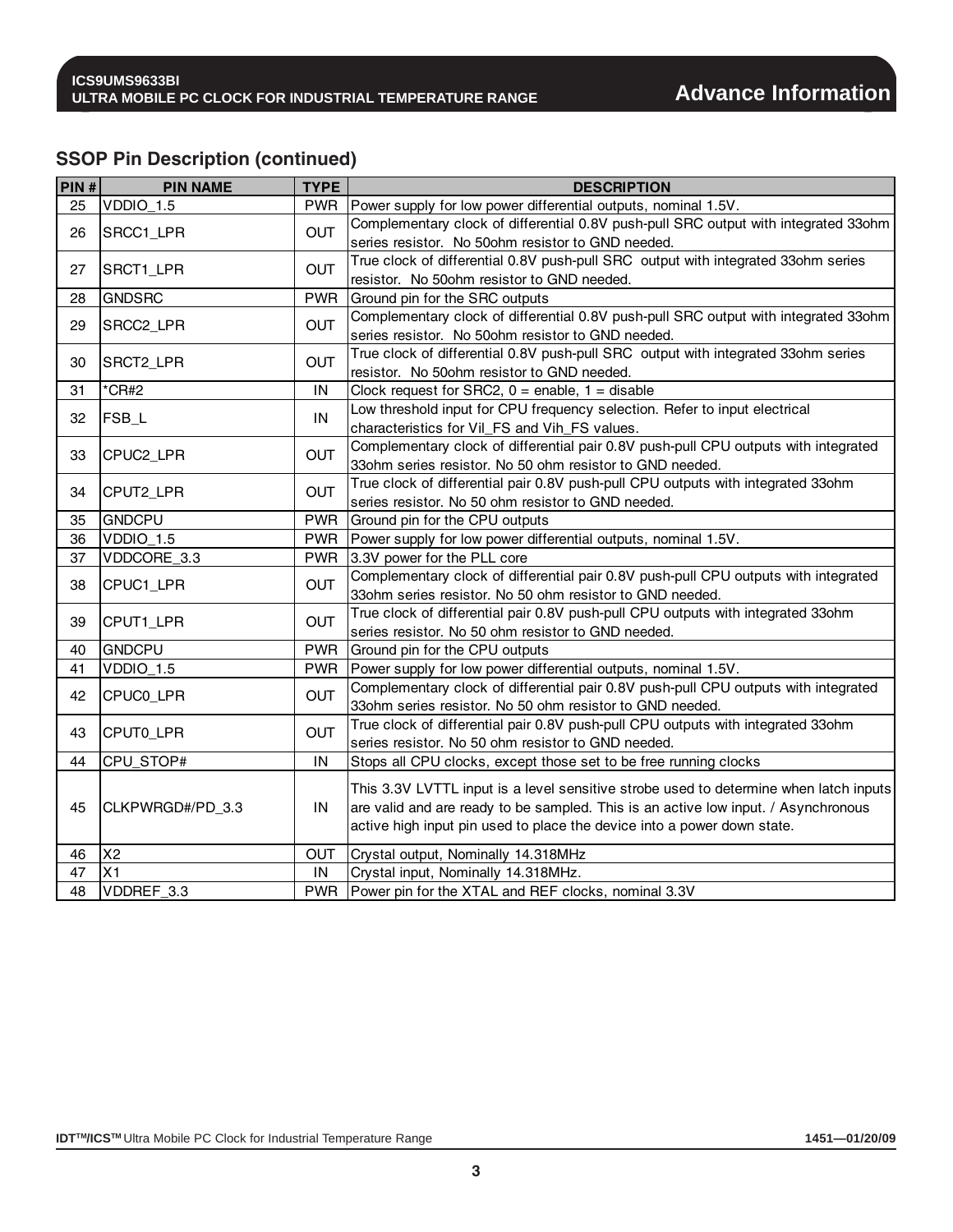#### **MLF Pin Configuration**



#### **48-pin MLF, 6x6 mm, 0.4mm pitch**

 $*$  indicates inputs with internal pull up of  $~10K$ ohm to 3.3V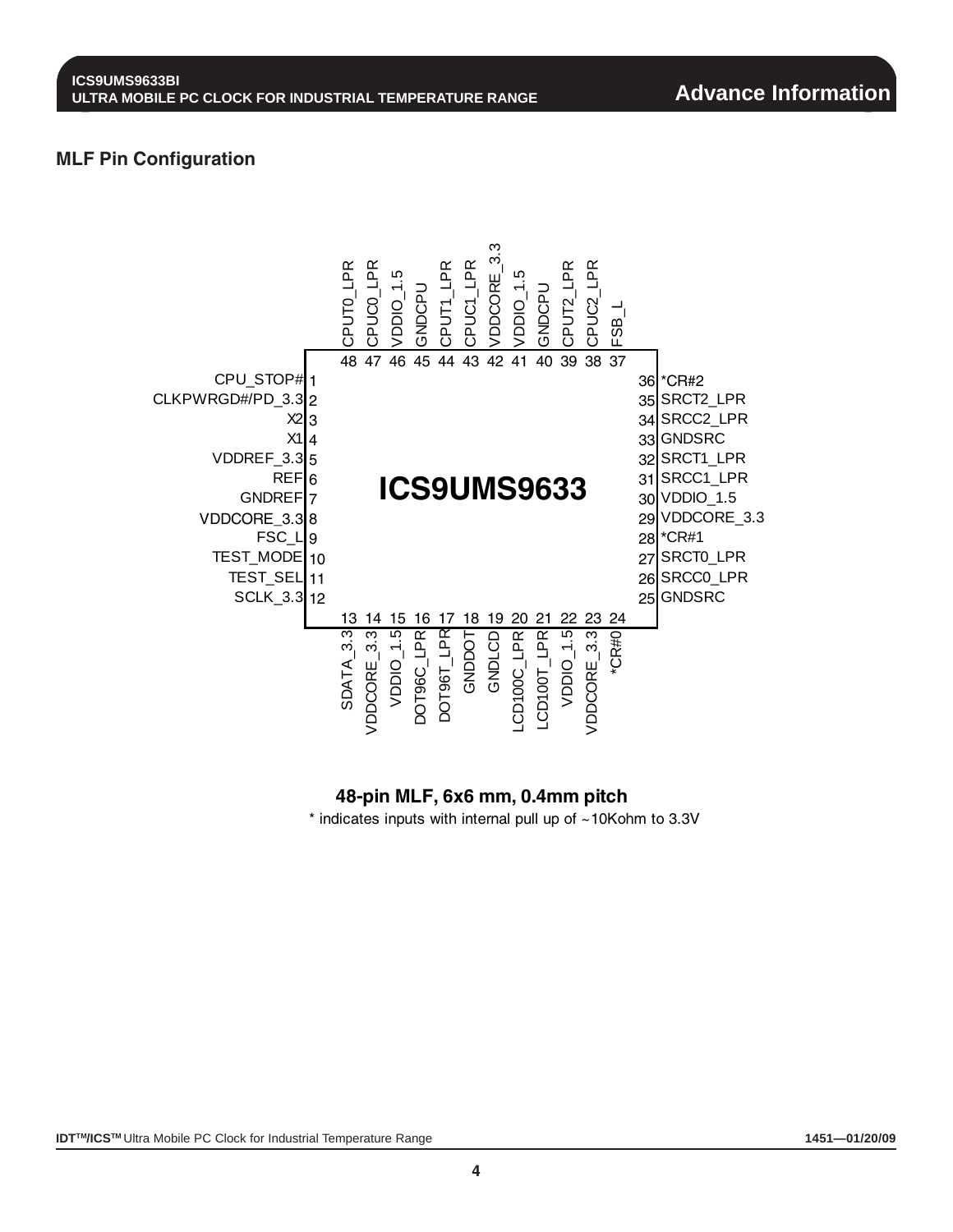### **MLF Pin Description**

| PIN#             | <b>PIN NAME</b>  | <b>TYPE</b> | <b>DESCRIPTION</b>                                                                                                                                                                                                                                     |
|------------------|------------------|-------------|--------------------------------------------------------------------------------------------------------------------------------------------------------------------------------------------------------------------------------------------------------|
| 1                | CPU_STOP#        | IN          | Stops all CPU clocks, except those set to be free running clocks                                                                                                                                                                                       |
| $\overline{2}$   | CLKPWRGD#/PD 3.3 | IN          | This 3.3V LVTTL input is a level sensitive strobe used to determine when latch inputs<br>are valid and are ready to be sampled. This is an active low input. / Asynchronous<br>active high input pin used to place the device into a power down state. |
| 3                | X <sub>2</sub>   | <b>OUT</b>  | Crystal output, Nominally 14.318MHz                                                                                                                                                                                                                    |
| 4                | X1               | IN          | Crystal input, Nominally 14.318MHz.                                                                                                                                                                                                                    |
| 5                | VDDREF_3.3       | <b>PWR</b>  | Power pin for the XTAL and REF clocks, nominal 3.3V                                                                                                                                                                                                    |
| 6                | <b>REF</b>       | <b>OUT</b>  | 14.318 MHz reference clock.                                                                                                                                                                                                                            |
| $\overline{7}$   | <b>GNDREF</b>    | <b>PWR</b>  | Ground pin for the REF outputs.                                                                                                                                                                                                                        |
| 8                | VDDCORE_3.3      | <b>PWR</b>  | 3.3V power for the PLL core                                                                                                                                                                                                                            |
| 9                | <b>FSC L</b>     | IN          | Low threshold input for CPU frequency selection. Refer to input electrical<br>characteristics for Vil_FS and Vih_FS values.                                                                                                                            |
| 10 <sup>10</sup> | <b>TEST MODE</b> | IN          | TEST_MODE is a real time input to select between Hi-Z and REF/N divider mode<br>while in test mode. Refer to Test Clarification Table.                                                                                                                 |
| 11               | TEST_SEL         | IN          | TEST_SEL: latched input to select TEST MODE<br>$1 =$ All outputs are tri-stated for test<br>$0 =$ All outputs behave normally.                                                                                                                         |
| 12               | SCLK_3.3         | IN          | Clock pin of SMBus circuitry, 3.3V tolerant.                                                                                                                                                                                                           |
| 13               | SDATA 3.3        | I/O         | Data pin for SMBus circuitry, 3.3V tolerant.                                                                                                                                                                                                           |
| 14               | VDDCORE_3.3      | <b>PWR</b>  | 3.3V power for the PLL core                                                                                                                                                                                                                            |
| 15               | VDDIO_1.5        | <b>PWR</b>  | Power supply for low power differential outputs, nominal 1.5V.                                                                                                                                                                                         |
| 16               | DOT96C_LPR       | <b>OUT</b>  | Complement clock of low power differential pair for 96.00MHz DOT clock. No 50ohm<br>resistor to GND needed. No Rs needed.                                                                                                                              |
| 17               | DOT96T_LPR       | <b>OUT</b>  | True clock of low power differential pair for 96.00MHz DOT clock. No 50ohm resistor<br>to GND needed. No Rs needed.                                                                                                                                    |
| 18               | <b>GNDDOT</b>    | <b>PWR</b>  | Ground pin for DOT clock output                                                                                                                                                                                                                        |
| 19               | <b>GNDLCD</b>    | <b>PWR</b>  | Ground pin for LCD clock output                                                                                                                                                                                                                        |
| 20               | LCD100C_LPR      | <b>OUT</b>  | Complement clock of low power differential pair for LCD100 SS clock. No 50ohm<br>resistor to GND needed. No Rs needed.                                                                                                                                 |
| 21               | LCD100T_LPR      | <b>OUT</b>  | True clock of low power differential pair for LCD100 SS clock. No 50ohm resistor to<br>GND needed. No Rs needed.                                                                                                                                       |
| 22               | $VDDO_1.5$       | <b>PWR</b>  | Power supply for low power differential outputs, nominal 1.5V.                                                                                                                                                                                         |
| 23               | VDDCORE_3.3      | <b>PWR</b>  | 3.3V power for the PLL core                                                                                                                                                                                                                            |
| 24               | $*$ CR#0         | IN          | Clock request for SRC0, $0 =$ enable, $1 =$ disable                                                                                                                                                                                                    |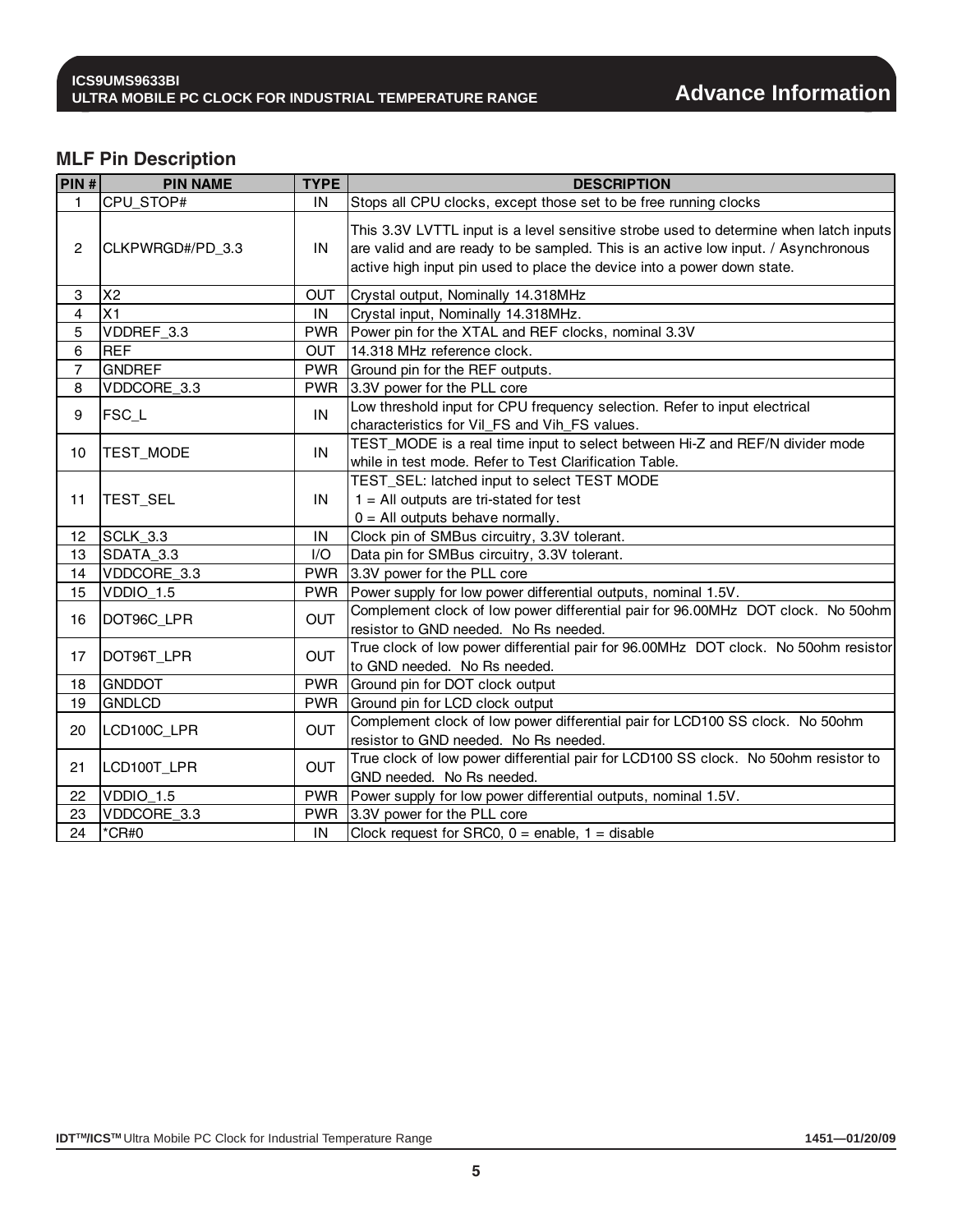## **MLF Pin Description (continued)**

| PIN#            | <b>PIN NAME</b>         | <b>TYPE</b> | <b>DESCRIPTION</b>                                                                  |
|-----------------|-------------------------|-------------|-------------------------------------------------------------------------------------|
| 25              | <b>GNDSRC</b>           | <b>PWR</b>  | Ground pin for the SRC outputs                                                      |
| 26              | SRCCO_LPR               | <b>OUT</b>  | Complementary clock of differential 0.8V push-pull SRC output with integrated 33ohm |
|                 |                         |             | series resistor. No 50ohm resistor to GND needed.                                   |
| 27              | <b>OUT</b><br>SRCT0_LPR |             | True clock of differential 0.8V push-pull SRC output with integrated 33ohm series   |
|                 |                         |             | resistor. No 50ohm resistor to GND needed.                                          |
| 28              | $*$ CR#1                | IN          | Clock request for SRC1, $0 =$ enable, $1 =$ disable                                 |
| 29              | VDDCORE_3.3             | <b>PWR</b>  | 3.3V power for the PLL core                                                         |
| 30              | VDDIO_1.5               | <b>PWR</b>  | Power supply for low power differential outputs, nominal 1.5V.                      |
| 31              | SRCC1_LPR               | <b>OUT</b>  | Complementary clock of differential 0.8V push-pull SRC output with integrated 33ohm |
|                 |                         |             | series resistor. No 50ohm resistor to GND needed.                                   |
| 32              | SRCT1_LPR               | <b>OUT</b>  | True clock of differential 0.8V push-pull SRC output with integrated 33ohm series   |
|                 |                         |             | resistor. No 50ohm resistor to GND needed.                                          |
| 33              | <b>GNDSRC</b>           | <b>PWR</b>  | Ground pin for the SRC outputs                                                      |
| 34              | SRCC2_LPR               | <b>OUT</b>  | Complementary clock of differential 0.8V push-pull SRC output with integrated 33ohm |
|                 |                         |             | series resistor. No 50ohm resistor to GND needed.                                   |
| 35              | SRCT2_LPR               | <b>OUT</b>  | True clock of differential 0.8V push-pull SRC output with integrated 33ohm series   |
|                 |                         |             | resistor. No 50ohm resistor to GND needed.                                          |
| 36              | $^*$ CR#2               | IN          | Clock request for SRC2, $0 =$ enable, $1 =$ disable                                 |
| 37              | $FSB_l$                 | IN          | Low threshold input for CPU frequency selection. Refer to input electrical          |
|                 |                         |             | characteristics for Vil_FS and Vih_FS values.                                       |
| 38              | CPUC2_LPR               | <b>OUT</b>  | Complementary clock of differential pair 0.8V push-pull CPU outputs with integrated |
|                 |                         |             | 33ohm series resistor. No 50 ohm resistor to GND needed.                            |
| 39              | CPUT2_LPR               | OUT         | True clock of differential pair 0.8V push-pull CPU outputs with integrated 33ohm    |
|                 |                         |             | series resistor. No 50 ohm resistor to GND needed.                                  |
| 40              | <b>GNDCPU</b>           | <b>PWR</b>  | Ground pin for the CPU outputs                                                      |
| 41              | VDDIO_1.5               | <b>PWR</b>  | Power supply for low power differential outputs, nominal 1.5V.                      |
| 42              | VDDCORE_3.3             | <b>PWR</b>  | 3.3V power for the PLL core                                                         |
| 43              | CPUC1_LPR               | <b>OUT</b>  | Complementary clock of differential pair 0.8V push-pull CPU outputs with integrated |
|                 |                         |             | 33ohm series resistor. No 50 ohm resistor to GND needed.                            |
| 44              | CPUT1_LPR               | OUT         | True clock of differential pair 0.8V push-pull CPU outputs with integrated 33ohm    |
|                 |                         |             | series resistor. No 50 ohm resistor to GND needed.                                  |
| 45              | <b>GNDCPU</b>           | <b>PWR</b>  | Ground pin for the CPU outputs                                                      |
| 46              | VDDIO_1.5               | <b>PWR</b>  | Power supply for low power differential outputs, nominal 1.5V.                      |
| 47<br>CPUC0_LPR |                         | <b>OUT</b>  | Complementary clock of differential pair 0.8V push-pull CPU outputs with integrated |
|                 |                         |             | 33ohm series resistor. No 50 ohm resistor to GND needed.                            |
| 48              | CPUT0_LPR               | <b>OUT</b>  | True clock of differential pair 0.8V push-pull CPU outputs with integrated 33ohm    |
|                 |                         |             | series resistor. No 50 ohm resistor to GND needed.                                  |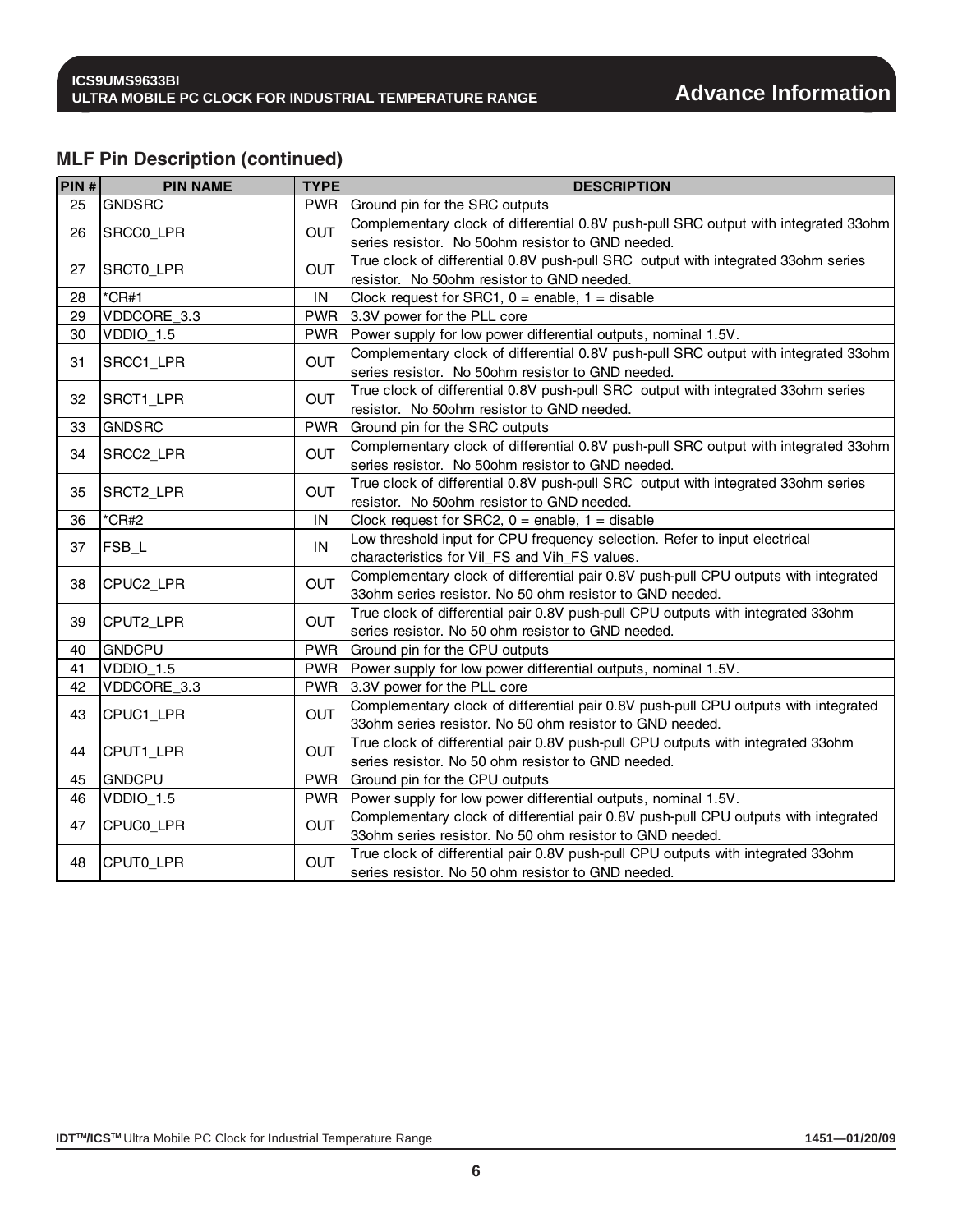#### **Funtional Block Diagram**



#### **Power Groups**

| <b>Pin Number</b> |            |               |                    |  |  |  |  |  |
|-------------------|------------|---------------|--------------------|--|--|--|--|--|
| <b>VDD</b>        | <b>GND</b> |               | <b>Description</b> |  |  |  |  |  |
| 41, 46            | 40, 45     | <b>CPUCLK</b> | Low power outputs  |  |  |  |  |  |
| 42                |            |               | VDDCORE_3.3V       |  |  |  |  |  |
| 30                | 25, 33     | <b>SRCCLK</b> | Low power outputs  |  |  |  |  |  |
| 29                |            |               | VDDCORE 3.3V       |  |  |  |  |  |
| 22                | 19         | <b>LCDCLK</b> | Low power outputs  |  |  |  |  |  |
| 23                |            |               | VDDCORE 3.3V       |  |  |  |  |  |
| 15                | 18         | DOT 96Mhz     | Low power outputs  |  |  |  |  |  |
| 14                |            |               | VDDCORE 3.3V       |  |  |  |  |  |
| 5                 |            |               | Xtal. REF          |  |  |  |  |  |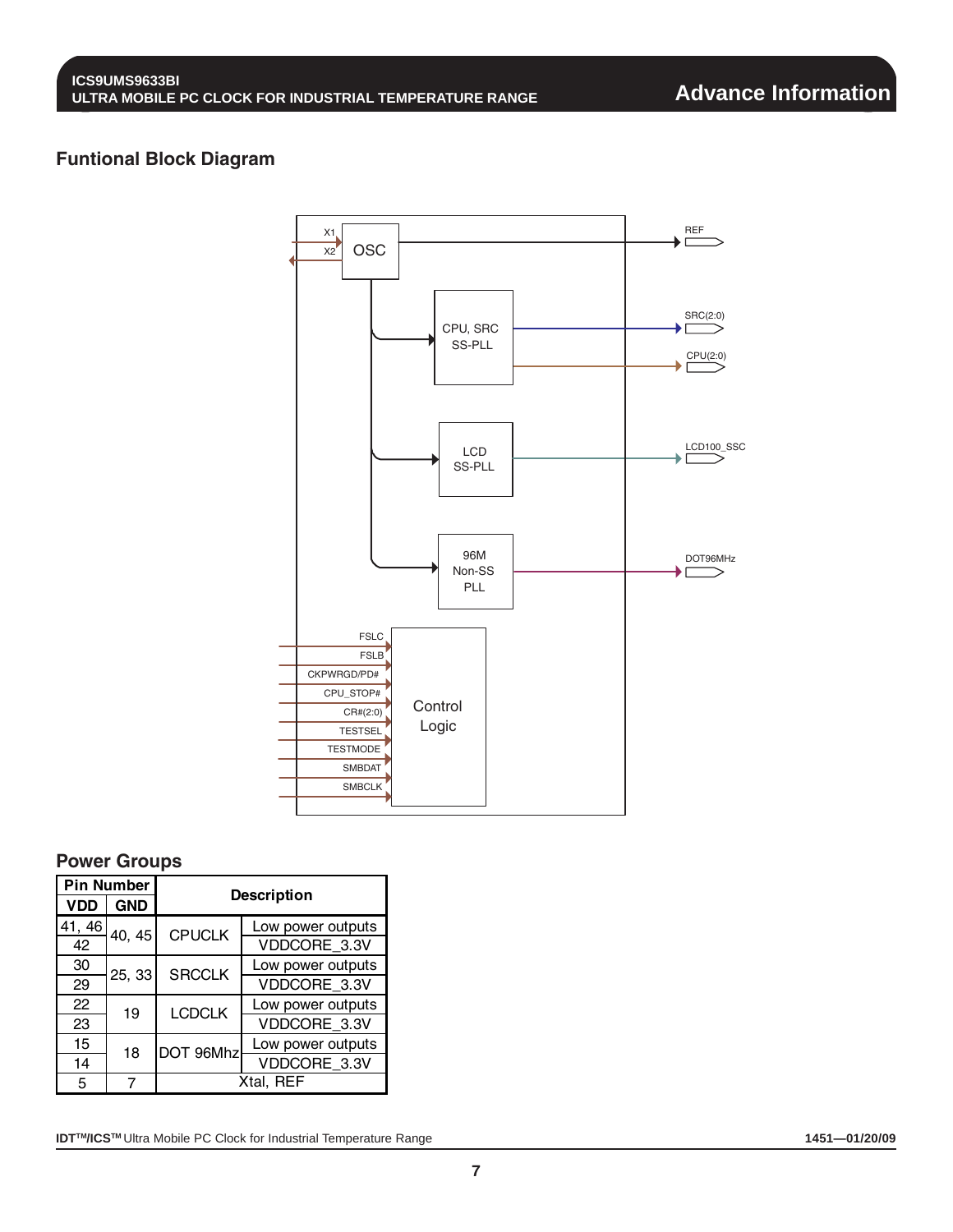#### **Absolute Maximum Ratings**

| <b>PARAMETER</b>       | <b>SYMBOL</b>      | <b>CONDITIONS</b> | <b>MIN</b>  | <b>MAX</b>         | <b>UNITS</b> | <b>Notes</b> |
|------------------------|--------------------|-------------------|-------------|--------------------|--------------|--------------|
| 3.3V Supply Voltage    | VDDxxx 3.3         | Supply Voltage    |             | 3.9                |              | 1,2          |
| 1.5V Supply Voltage    | VDDxxx 1.5         | Supply Voltage    |             | 3.9                | v            | 1,2          |
| 3.3_Input High Voltage | V <sub>1H3.3</sub> | 3.3V Inputs       |             | $VDD$ 3.3+<br>0.3V | v            | 1,2,3        |
| Minimum Input Voltage  | V"                 | Any Input         | $GND - 0.5$ |                    |              |              |
| Storage Temperature    | Ts                 |                   | -65         | 150                | °С           | 1,2          |
| Input ESD protection   | ESD prot           | Human Body Model  | 2000        |                    |              | 1,2          |
|                        |                    | Man Machine Model | 200         |                    |              | 1,2          |

#### **Notes:**

1Guaranteed by design and characterization, not 100% tested in production.

2 Operation under these conditions is neither implied, nor guaranteed.

3 Maximum input voltage is not to exceed maximum VDD

## **Electrical Characteristics - Input/Supply/Common Output Parameters**

| <b>PARAMETER</b>                               | <b>SYMBOL</b>                             | <b>CONDITIONS</b>                                                                            | <b>MIN</b>     | <b>MAX</b>     | <b>UNITS</b> | <b>Notes</b>   |
|------------------------------------------------|-------------------------------------------|----------------------------------------------------------------------------------------------|----------------|----------------|--------------|----------------|
| <b>Ambient Operating Temp</b>                  | $\mathsf{\Gamma}_{\mathsf{ambientITEMP}}$ | No Airflow                                                                                   | -40            | 85             | °C           | 1              |
| 3.3V Supply Voltage                            | VDDxxx_3.3                                | $3.3V + 5%$                                                                                  | 3.135          | 3.465          | $\vee$       | $\mathbf{1}$   |
| 1.5V Supply Voltage                            | VDDxxx_1.5                                | 1.5V - 5% to $3.3V + 5%$                                                                     | 1.425          | 3.465          | V            | $\mathbf{1}$   |
| 3.3V Input High Voltage                        | $V_{HSE3.3}$                              | Single-ended inputs                                                                          | $\overline{2}$ | $V_{DD} + 0.3$ | $\vee$       | $\mathbf{1}$   |
| 3.3V Input Low Voltage                         | $V_{ILSE3,3}$                             | Single-ended inputs                                                                          | $V_{SS}$ - 0.3 | 6.0            | $\vee$       | $\mathbf{1}$   |
| Input Leakage Current                          | Ĵм                                        | $V_{IN} = V_{DD}$ , $V_{IN} = GND$                                                           | $-5$           | 5              | uA           | $\mathbf{1}$   |
| Input Leakage Current                          | $I_{INRES}$                               | Inputs with pull or pull down<br>resistors. (CR# pins)<br>$V_{IN} = V_{DD}$ , $V_{IN} = GND$ | $-200$         | 200            | uA           | 1              |
| Output High Voltage                            | VOHSE                                     | Single-ended outputs, $I_{OH} = -1mA$                                                        | 2.4            |                | V            | $\mathbf{1}$   |
| Output Low Voltage                             | $V_{OLSE}$                                | Single-ended outputs, $I_{\alpha} = 1$ mA                                                    |                | 0.4            | V            | $\mathbf{1}$   |
| Low Threshold Input-<br><b>High Voltage</b>    | V <sub>IH</sub> <sub>FS</sub>             | $3.3V + 5%$                                                                                  | 0.7            | 1.5            | V            | 1              |
| Low Threshold Input-<br>Low Voltage            | $\mathsf{V}_{\mathsf{IL\_FS}}$            | $3.3 V + 5%$                                                                                 | $V_{SS}$ - 0.3 | 0.35           | V            | $\mathbf{1}$   |
|                                                | DD_DEFAULT                                | 3.3V supply, LCDPLL off                                                                      |                | 65             | mA           | $\mathbf{1}$   |
| <b>Operating Supply Current</b>                | <b>I</b> DD LCDEN                         | 3.3V supply, LCDPLL enabled                                                                  |                | 70             | mA           | $\mathbf{1}$   |
|                                                | $I_{DD_1O}$                               | 1.5V supply, Differential IO current,<br>all outputs enabled                                 |                | 55             | mA           | $\mathbf{1}$   |
|                                                | $I_{DD_PD3.3}$                            | 3.3V supply, Power Down Mode                                                                 |                | $\overline{2}$ | mA           | $\mathbf{1}$   |
| Power Down Current                             | <b>I</b> DD PDIO                          | 1.5V IO supply, Power Down Mode                                                              |                | 0.5            | mA           | $\mathbf{1}$   |
| Input Frequency                                | $F_i$                                     | $V_{DD} = 3.3 V$                                                                             |                | 15             | <b>MHz</b>   | $\overline{2}$ |
| Pin Inductance                                 | $L_{\text{pin}}$                          |                                                                                              |                | $\overline{7}$ | nH           | $\mathbf{1}$   |
|                                                | $\mathbf{C}_\text{IN}$                    | Logic Inputs                                                                                 | 1.5            | 5              | pF           | $\mathbf{1}$   |
| Input Capacitance                              | $C_{OUT}$                                 | Output pin capacitance                                                                       |                | 6              | pF           | $\mathbf{1}$   |
|                                                | $C_{INX}$                                 | X1 & X2 pins                                                                                 |                | 5              | pF           | $\mathbf{1}$   |
| <b>Spread Spectrum Modulation</b><br>Frequency | $f_{SSMOD}$                               | <b>Triangular Modulation</b>                                                                 | 30             | 33             | kHz          | 1              |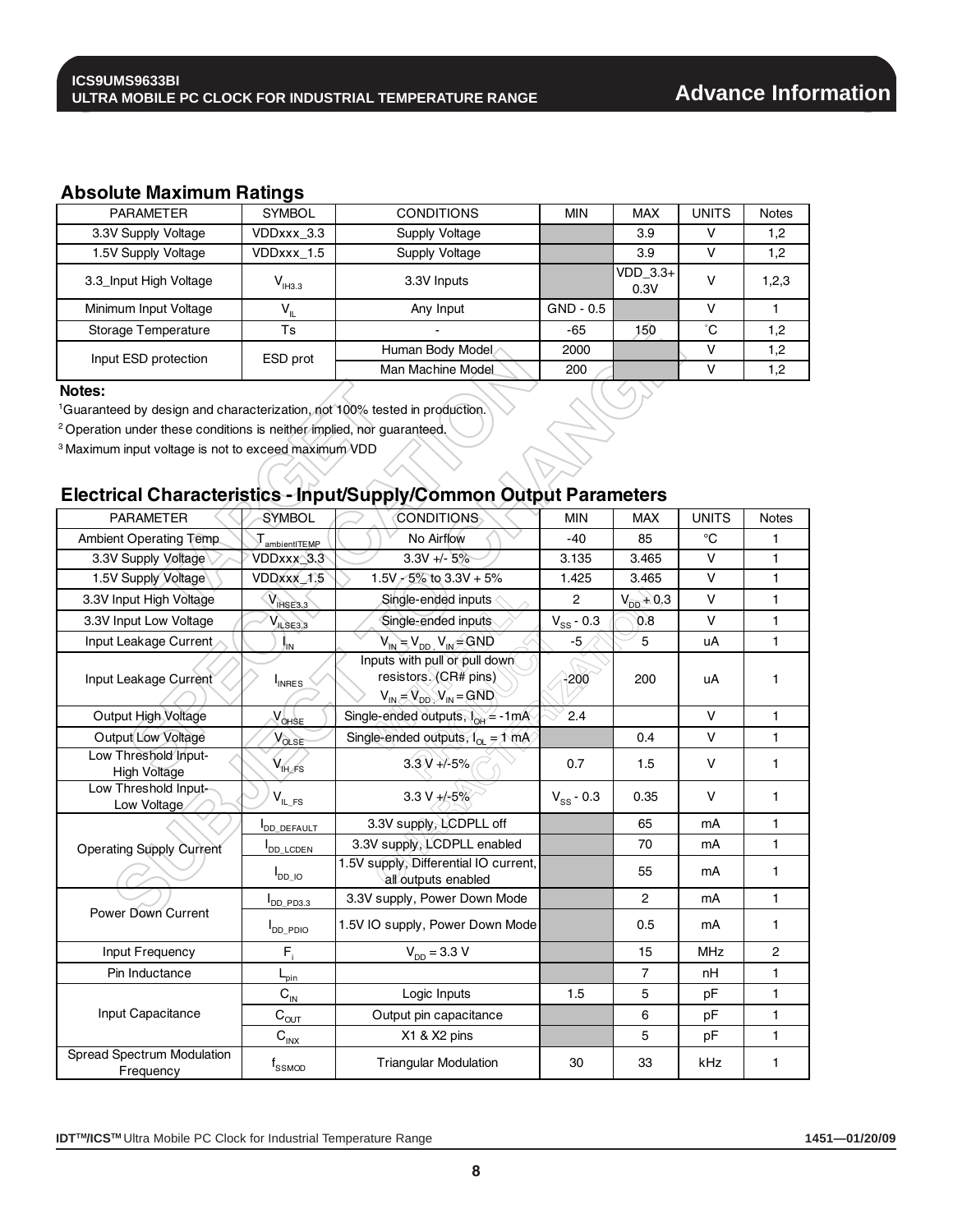#### **AC Electrical Characteristics - Input/Common Parameters**

| <b>PARAMETER</b>         | SYMBOL                       | <b>CONDITIONS</b>                                         | <b>MIN</b> | <b>MAX</b> | <b>UNITS</b> | <b>Notes</b> |
|--------------------------|------------------------------|-----------------------------------------------------------|------------|------------|--------------|--------------|
| <b>Clk Stabilization</b> | STAB                         | From VDD Power-Up or de-<br>assertion of PD# to 1st clock |            | 1.8        | ms           |              |
| Tdrive SRC               | DRSRC                        | SRC output enable after<br>CR# assertion                  |            | 15         | ns           |              |
| Tdrive PD#               | <b>DRPD</b>                  | Differential output enable after<br>PD# de-assertion      |            | 300        | us           |              |
| Tdrive CPU               | DRSRC                        | CPU output enable after<br>CPU STOP# de-assertion         |            | 10         | ns           |              |
| Tfall PD#                | $\mathsf{T}_{\mathsf{FALL}}$ | Fall/rise time of PD# and                                 |            | 5          | ns           |              |
| Trise PD#                | <b>RISE</b>                  | CPU STOP# inputs                                          |            | 5          | ns∕          |              |

## **AC Electrical Characteristics - Low Power Differential Outputs**

| <b>PARAMETER</b>                  | <b>SYMBOL</b>                  | <b>CONDITIONS</b>               | MIN    | <b>MAX</b>  | UNITS     | <b>NOTES</b> |
|-----------------------------------|--------------------------------|---------------------------------|--------|-------------|-----------|--------------|
| <b>Rising Edge Slew Rate</b>      | $\mathfrak{r}_{\texttt{SLR}}$  | Differential Measurement        | 0.5    | 6           | V/ns      | 1,2          |
| <b>Falling Edge Slew Rate</b>     | $\mathfrak{r}_{\texttt{FLR}}$  | Differential Measurement        | 0.5    | 6           | $V$ /ns   | 1,2          |
| <b>Rise/Fall Time Variation</b>   | <sup>l</sup> SLVAR             | Single-ended Measurement        |        | 125         | ps        |              |
| Maximum Output Voltage            | $V_{HIGH}$                     | Includes overshoot              |        | 1150        | mV        |              |
| Minimum Output Voltage            | $V_{LOW}$                      | Includes undershoot             | $-300$ |             | mV        |              |
| <b>Differential Voltage Swing</b> | Swing                          | <b>Differential Measurement</b> | 300    |             | mV        |              |
| <b>Crossing Point Voltage</b>     | $V_{XABS}$                     | Single-ended Measurement        | 300    | 550         | mV        | 1,3,4        |
| <b>Crossing Point Variation</b>   | V <sub>XABSVAR</sub>           | Single-ended Measurement        |        | 140         | mV        | 1,3.5        |
| Duty Cycle                        | $D_{\text{CYC}}$               | Differential Measurement        | 45     | 55          | $\%$      |              |
| CPU Jitter - Cycle to Cycle       | $CPUJ_{C2C}$                   | Differential Measurement        |        | 85          | ps.       |              |
| SRC Jitter - Cycle to Cycle       | $SRCJ_{c20}$                   | Differential Measurement        |        | $125^\circ$ | `ps       |              |
| DOT Jitter - Cycle to Cycle       | DOTJ <sub>C2C</sub>            | Differential Measurement        |        | 250         | <b>DS</b> |              |
| CPU[2:0] Skew                     | CPU <sub>SKEW10</sub>          | Differential Measurement        |        | 100         | ps        |              |
| SRC[2:0] Skew                     | $\textsf{SRC}_{\textsf{SKEW}}$ | Differential Measurement        |        | 250         | ps        |              |

#### **Electrical Characteristics - REF-14.318MHz**

| <b>PARAMETER</b>             | <b>SYMBOL</b>                    | <b>CONDITIONS</b>                                        | <b>MIN</b> | <b>MAX</b> | <b>UNITS</b> | <b>Notes</b> |
|------------------------------|----------------------------------|----------------------------------------------------------|------------|------------|--------------|--------------|
| Long Accuracy                | ppm                              | see Tperiod min-max values                               | $-300$     | 300        | ppm          | 1,2          |
| Clock period                 | period                           | 14.318MHz output nominal                                 | 69.8203    | 69.8622    | ns           | 2            |
| Absolute min/max period      | $T_{\rm abs}$                    | 14.318MHz output nominal                                 | 69.8203    | 70.86224   | ns           | 2            |
| <b>Output High Voltage</b>   | $V_{\text{OH}}$                  | $I_{OH} = -1$ mA                                         | 2.4        |            | v            |              |
| <b>Output Low Voltage</b>    | $V_{OL}$                         | $I_{\odot} = 1$ mA                                       |            | 0.4        | v            |              |
| Output High Current          | $I_{OH}$                         | $V_{OH}$ @ MIN = 1.0 V,<br>$V_{OH}$ @ MAX = 3.135 V      | -33        | -33        | mA           |              |
| Output Low Current           | $I_{OL}$                         | $V_{\Omega}$ @ MIN = 1.95 V,<br>$V_{\odot}$ @MAX = 0.4 V | 30         | 38         | mA           |              |
| <b>Rising Edge Slew Rate</b> | $\mathfrak{t}_{\texttt{SLR}}$    | Measured from 0.8 to 2.0 V                               |            | 4          | V/ns         |              |
| Falling Edge Slew Rate       | $\mathfrak{t}_{\texttt{FLR}}^{}$ | Measured from 2.0 to 0.8 V                               |            | 4          | V/ns         |              |
| Duty Cycle                   | $d_{t1}$                         | $V_{\tau}$ = 1.5 V                                       | 45         | 55         | $\%$         |              |
| Jitter                       | licyc-cyc                        | $V_{\tau} = 1.5 V$                                       |            | 1000       | ps           |              |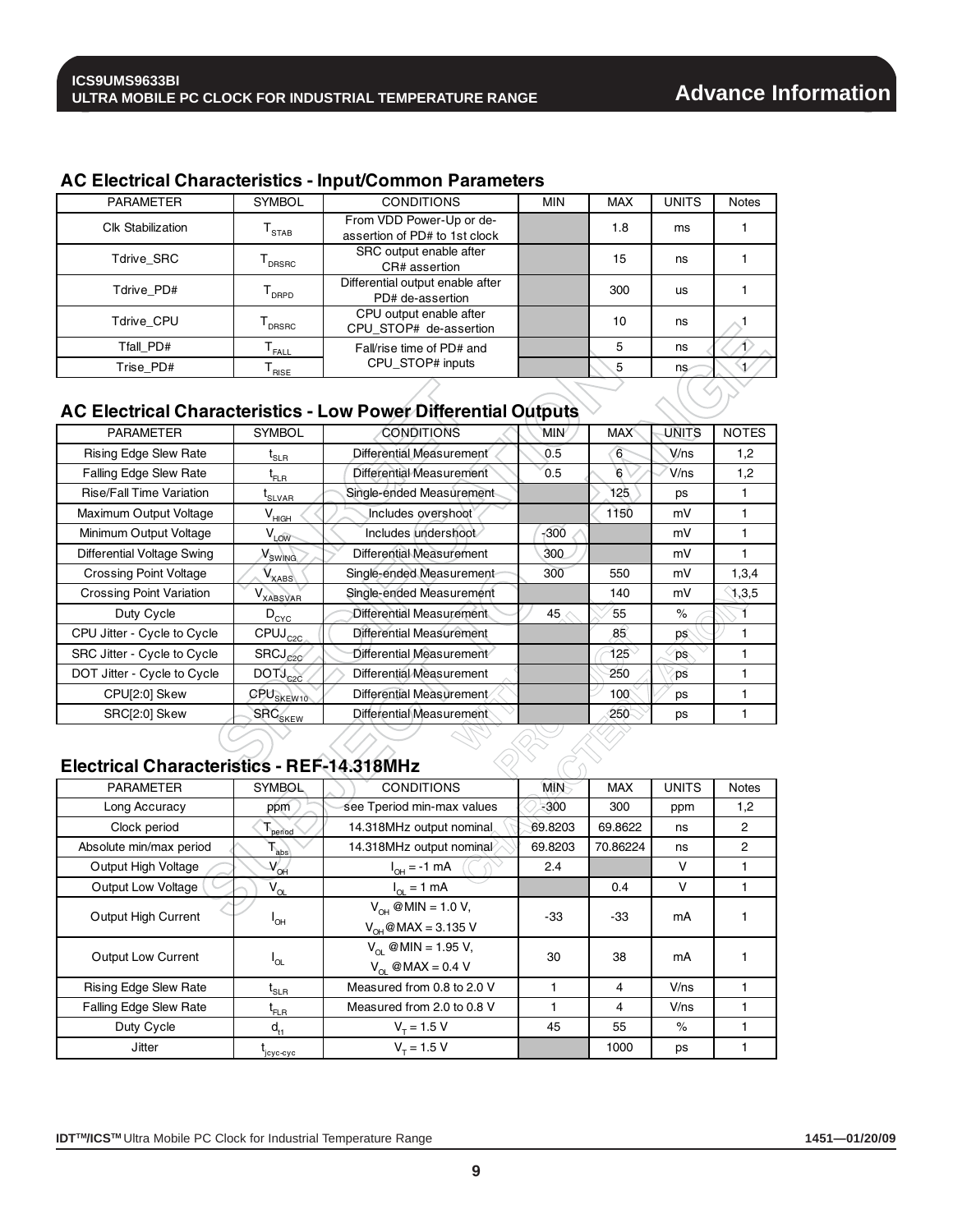| <b>PARAMETER</b>         | <b>SYMBOL</b>                                         | <b>CONDITIONS</b>            | <b>MIN</b> | <b>MAX</b> | <b>UNITS</b> | <b>Notes</b> |
|--------------------------|-------------------------------------------------------|------------------------------|------------|------------|--------------|--------------|
| <b>SMBus Voltage</b>     | $V_{DD}$                                              |                              | 2.7        | 3.3        | v            |              |
| Low-level Output Voltage | $\rm V_{OLSMB}$                                       | @ I <sub>p<u>ullu</u>p</sub> |            | 0.4        | v            |              |
| Current sinking at       |                                                       |                              |            |            |              |              |
| $V_{OLSMB} = 0.4 V$      | <b>PULLUP</b>                                         | SMB Data Pin                 | 4          |            | mA           |              |
| <b>SCLK/SDATA</b>        |                                                       | (Max VIL - 0.15) to          |            | 1000       | ns           |              |
| Clock/Data Rise Time     | R12C                                                  | (Min VIH $+$ 0.15)           |            |            |              |              |
| SCLK/SDATA               |                                                       | (Min VIH $+$ 0.15) to        |            | 300        | ns           |              |
| Clock/Data Fall Time     | $\mathsf{\Gamma}_{\mathsf{F} \mathsf{I} \mathsf{2C}}$ | (Max VIL - 0.15)             |            |            |              |              |
| Maximum SMBus Operating  |                                                       | <b>Block Mode</b>            |            | 100        | kHz          |              |
| Frequency                | .<br>SMBUS                                            |                              |            |            |              |              |

#### **Electrical Characteristics - SMBus Interface**

#### **Notes on Electrical Characteristics:**

1Guaranteed by design and characterization, not 100% tested in production.

2 Slew rate measured through Vswing centered around differential zero

 $3$  Vxabs is defined as the voltage where CLK = CLK#

4 Only applies to the differential rising edge (CLK rising and CLK# falling)

<sup>5</sup> Defined as the total variation of all crossing voltages of CLK rising and CLK# falling. Matching applies to rising edge rate of CLK and falling edge of CLK#. It is measured using a +/-75mV window centered on the average cross point where CLK meets CLK#.

6 All Long Term Accuracy and Clock Period specifications are guaranteed assuming that REF is at 14.31818MHz

7 Operation under these conditions is neither implied, nor guaranteed.

#### **Clock Periods Differential Outputs with Spread Spectrum Enabled**

| <b>Measurement Window</b> |                | 1 Clock                              | 1us                           | 0.1s                                        | 0.1s     | $0.1$ s                     | 1us                   | Clock          |              |              |
|---------------------------|----------------|--------------------------------------|-------------------------------|---------------------------------------------|----------|-----------------------------|-----------------------|----------------|--------------|--------------|
|                           | Symbol         | Lg-                                  | -SSC                          | -ppm error                                  | 0ppm     | $+$ ppm error.              | $+SSC$                | $Lg+$          |              |              |
| <b>Definition</b>         |                | Absolute<br>Period                   | Average                       | Short-term Long-Term<br>Average             | Period   | <b>Long-Term</b><br>Average | Short-term<br>Average | Period         |              |              |
|                           |                | <b>Minimum</b><br>Absoluté<br>Period | Minimum<br>Absolute<br>Period | <b>Minimum</b><br>Absolute<br><b>Period</b> | Nominal  | <b>Maximum</b>              | Maximum               | <b>Maximum</b> | <b>Units</b> | <b>Notes</b> |
|                           | <b>SRC 100</b> | 9.87400                              | 9.99900                       | 9.99900                                     | 10.00000 | 10.00100                    | 10.05130              | 10.17630       | ns           | 1,2          |
| Signal<br>Name            | <b>CPU 100</b> | 9.91400                              | 9.99900                       | 9.99900                                     | 10.00000 | 10.00100                    | 10.05130              | 10.13630       | ns           | 1,2          |
|                           | <b>CPU 133</b> | 7.41425                              | 7.49925                       | 7.49925                                     | 7.50000  | 7.50075                     | 7.53845               | 7.62345        | ns           | 1,2          |
|                           | <b>CPU 166</b> | 5.91440                              | 5.99940                       | 5.99940                                     | 6.00000  | 6.00060                     | 6.03076               | 6.11576        | ns           | 1,2          |

#### **Clock Periods Differential Outputs with Spread Spectrum Disabled**

| Signal<br>Name                                                                         | <b>CPU 100</b>            | 9.91400                              | 9.99900                                     | 9.99900                              | 10.00000 | 10.00100                                                                | 10.05130              | 10.13630       | ns           | 1,2          |
|----------------------------------------------------------------------------------------|---------------------------|--------------------------------------|---------------------------------------------|--------------------------------------|----------|-------------------------------------------------------------------------|-----------------------|----------------|--------------|--------------|
|                                                                                        | <b>CPU 133</b>            | 7.41425                              | 7.49925                                     | 7.49925                              | 7.50000  | 7.50075                                                                 | 7.53845               | 7.62345        | ns           | 1,2          |
|                                                                                        | <b>CPU 166</b>            | 5.91440                              | 5.99940                                     | 5.99940                              | 6.00000  | 6.00060                                                                 | 6.03076               | 6.11576        | ns           | 1,2          |
|                                                                                        |                           |                                      |                                             |                                      |          | <b>Clock Periods Differential Outputs with Spread Spectrum Disabled</b> |                       |                |              |              |
|                                                                                        | <b>Measurement Window</b> | 1 Clock                              | 1us                                         | 0.1s                                 | 0.1s     | $0.1$ s $($                                                             | 1us                   | 1 Clock        |              |              |
|                                                                                        | Symbol                    | Lq-                                  | -SSC                                        | -ppm error                           | 0ppm     | + ppm error                                                             | +SSC                  | Lg+            |              |              |
|                                                                                        |                           |                                      | Average                                     | Short-term   Long-Term<br>Average    | Period   | Long-Term<br>Average                                                    | Short-term<br>Average | Period         |              |              |
|                                                                                        | <b>Definition</b>         | <b>Minimum</b><br>Absolute<br>Period | <b>Minimum</b><br><b>Absolute</b><br>Period | <b>Minimum</b><br>Absolute<br>Period | Nominal  | <b>Maximum</b>                                                          | Maximum               | <b>Maximum</b> | <b>Units</b> | <b>Notes</b> |
|                                                                                        | <b>SRC 100</b>            | 9.87400                              |                                             | 9.99900                              | 10.00000 | 10.00100                                                                |                       | 10.17630       | ns           | 1,2          |
| Signal Name                                                                            | <b>CPU 100</b>            | 9.91400                              |                                             | 9.99900                              | 10.00000 | 10.00100                                                                |                       | 10.13630       | ns           | 1,2          |
|                                                                                        | <b>CPU 133</b>            | 7.41425                              |                                             | 7.49925                              | 7.50000  | 7.50075                                                                 |                       | 7.62345        | ns           | 1,2          |
|                                                                                        | <b>CPU 166</b>            | 5.91440                              |                                             | 5.99940                              | 6.00000  | 6.00060                                                                 |                       | 6.11576        | ns           | 1,2          |
|                                                                                        | <b>DOT 96</b>             | 10.16560                             |                                             | 10.41560                             | 10.41670 | 10.41770                                                                |                       | 10.66770       | ns           | 1,2          |
| <sup>1</sup> Guaranteed by design and characterization, not 100% tested in production. |                           |                                      |                                             |                                      |          |                                                                         |                       |                |              |              |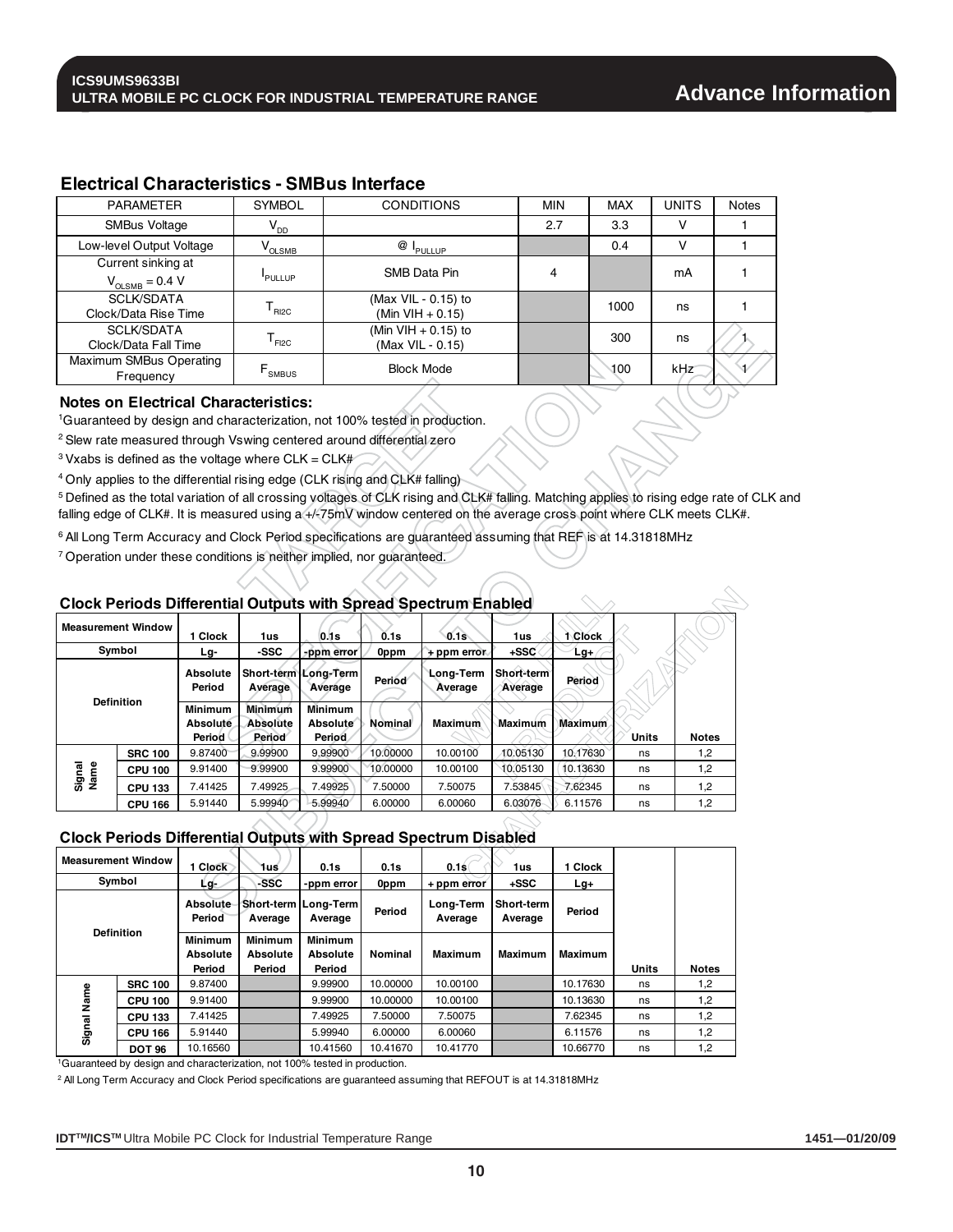#### **Table 1: CPU Frequency Select Table**

| FS <sub>L</sub> C <sup>1</sup> | FS <sub>L</sub> B <sup>1</sup> | <b>CPU</b> | <b>SRC</b> | <b>DOT</b> | <b>LCD</b> | <b>REF</b> |
|--------------------------------|--------------------------------|------------|------------|------------|------------|------------|
|                                |                                | <b>MHz</b> | <b>MHz</b> | <b>MHz</b> | <b>MHz</b> | <b>MHz</b> |
|                                |                                | 133.33     |            |            |            |            |
|                                |                                | 166.67     |            |            | 100.00     |            |
|                                |                                | 100.00     | 100.00     | 96.00      |            | 14.318     |
|                                |                                | 66.67      |            |            |            |            |

1. FS<sub>L</sub>C is a low-threshold input.Please see  $V_{I L_F S}$  and  $V_{I H_F S}$  specifications in the Input/Supply/Common Output Parameters Table for correct values. Also refer to the Test Clarification Table.

#### **Table 2: LCD Spread Select Table (Pin 20/21)**

| <b>B1b5</b> | <b>B1b4</b> | <b>B1b3</b> | <b>Spread</b><br>$\%$ | <b>Comment</b> |
|-------------|-------------|-------------|-----------------------|----------------|
| ი           | 0           | ი           | $-0.5%$               | <b>LCD100</b>  |
| ი           | 0           |             | $-1%$                 | <b>LCD100</b>  |
|             |             |             | $-2%$                 | <b>LCD100</b>  |
|             |             |             | $-2.5%$               | <b>LCD100</b>  |
|             |             |             | $+/- 0.25%$           | <b>LCD100</b>  |
|             | ი           |             | $+/-0.5%$             | <b>LCD100</b>  |
|             |             | ი           | $+/-1%$               | <b>LCD100</b>  |
|             |             |             | $+/-1.25%$            | <b>LCD100</b>  |

#### **CPU Power Management Table**

| <b>PD</b> | <b>CPU STOP#</b> | <b>SMBus Register</b><br>OΕ | <b>CPU</b> | CPU#    |
|-----------|------------------|-----------------------------|------------|---------|
|           |                  | Enable                      | Running    | Running |
|           |                  | Enable                      | Low/20K    | Low     |
|           |                  | Enable                      | High       | Low     |
|           |                  | <b>Disable</b>              | Low/20K    | Low     |

#### **SRC, LCD, DOT Power Management Table**

| <b>PD</b> | CR x# | <b>SMBus Register</b><br><b>OE</b> | <b>SRC</b> | SRC#           |         | DOT/LCD   DOT#/LCD# |
|-----------|-------|------------------------------------|------------|----------------|---------|---------------------|
| 0         |       | Enable                             | Running    | <b>Running</b> | Running | Running             |
|           |       |                                    | Low/20K    | Low            | Low/20K | Low                 |
| 0         |       | Enable                             | Low/20K    | LOW            | Running | Running             |
| 0         |       | <b>Disable</b>                     | Low/20K    | LOW            | Low/20K | Low                 |

#### **REF Power Management Table**

| PD | <b>SMBus Register</b><br><b>OE</b> | <b>REF</b> |
|----|------------------------------------|------------|
|    | Enable                             | Running    |
|    |                                    | Low        |
|    | <b>Disable</b>                     | $-OW$      |

**IDT™/ICS™** Ultra Mobile PC Clock for Industrial Temperature Range **1451—01/20/09 1451—01/20/09** 

#### **Table 3: CPU N-step Programming**

| <b>CPU</b><br>(MHz) | Р | <b>Default N</b><br>(hex) | <b>Fcpu</b>    |
|---------------------|---|---------------------------|----------------|
| 133.33              | 3 | 64                        | $=$ 4MHz x N/P |
| 166.67              | 3 | 7D                        | $=$ 4MHz x N/P |
| 100.00              |   | 64                        | $=$ 4MHz x N/P |
| 200.00              | っ | 64                        | $=$ 4MHz x N/P |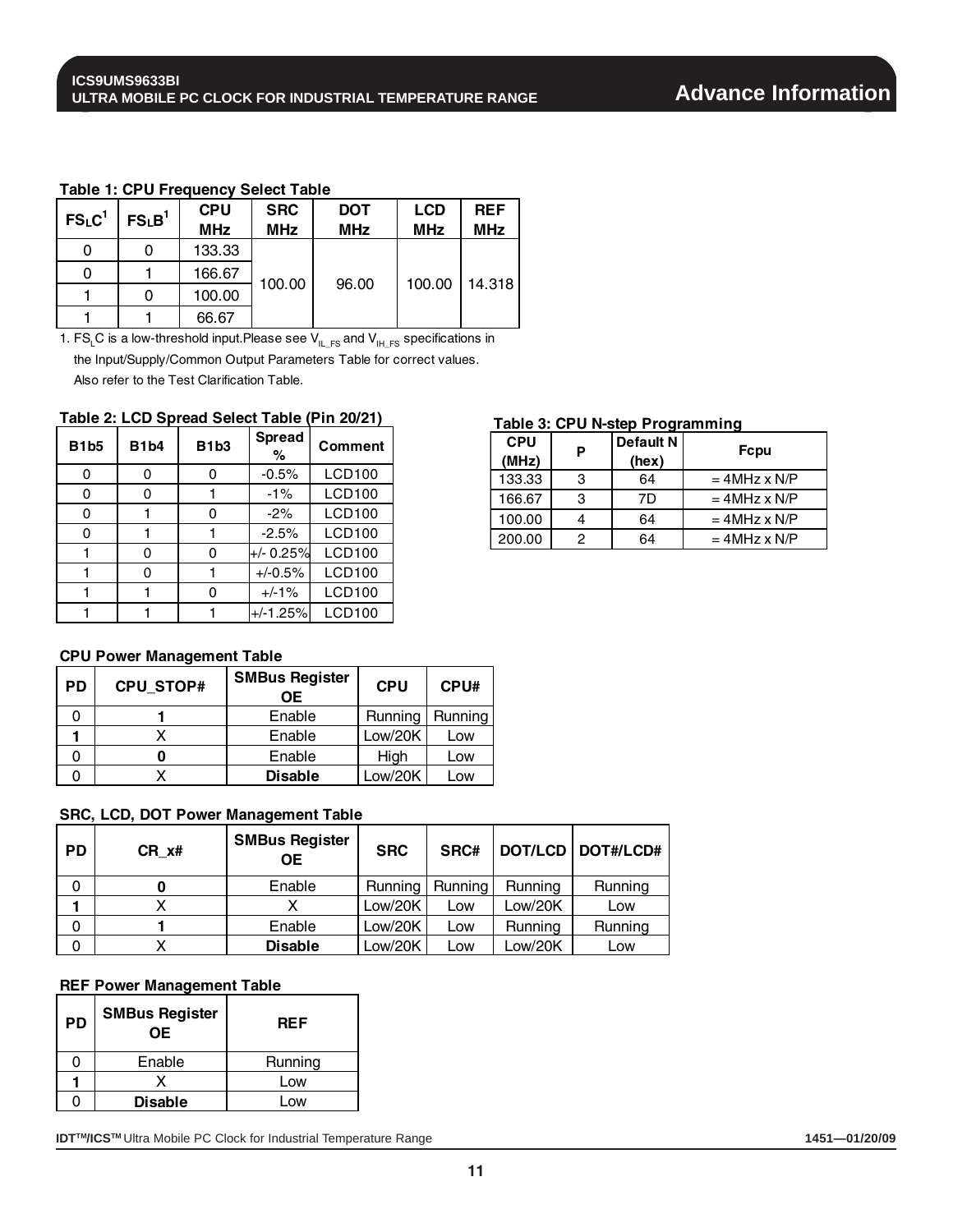## **General SMBus serial interface information for the ICS9UMS9633BI**

## **How to Write:**

- Controller (host) sends a start bit.
- Controller (host) sends the write address D2 $_{(h)}$
- ICS clock will **acknowledge**
- Controller (host) sends the begining byte location  $= N$
- ICS clock will **acknowledge**
- Controller (host) sends the data byte count  $= X$
- ICS clock will **acknowledge**
- Controller (host) starts sending **Byte N through Byte N + X -1**
- ICS clock will **acknowledge** each byte **one at a time**
- Controller (host) sends a Stop bit

|           | <b>Index Block Write Operation</b> |                      |            |  |  |  |  |
|-----------|------------------------------------|----------------------|------------|--|--|--|--|
|           | <b>Controller (Host)</b>           | ICS (Slave/Receiver) |            |  |  |  |  |
| т         | starT bit                          |                      |            |  |  |  |  |
|           | Slave Address D <sub>2(h)</sub>    |                      |            |  |  |  |  |
| <b>WR</b> | WRite                              |                      |            |  |  |  |  |
|           |                                    |                      | <b>ACK</b> |  |  |  |  |
|           | Beginning Byte = $N$               |                      |            |  |  |  |  |
|           |                                    |                      | <b>ACK</b> |  |  |  |  |
|           | Data Byte Count = $X$              |                      |            |  |  |  |  |
|           |                                    |                      | <b>ACK</b> |  |  |  |  |
|           | Beginning Byte N                   |                      |            |  |  |  |  |
|           |                                    |                      | ACK        |  |  |  |  |
|           | O                                  |                      |            |  |  |  |  |
|           | ◇                                  | X Byte               | $\circ$    |  |  |  |  |
|           | O                                  |                      | Ō          |  |  |  |  |
|           |                                    |                      | O          |  |  |  |  |
|           | Byte $N + X - 1$                   |                      |            |  |  |  |  |
|           |                                    |                      | <b>ACK</b> |  |  |  |  |
| P         | stoP bit                           |                      |            |  |  |  |  |

## **How to Read:**

- Controller (host) will send start bit.
- Controller (host) sends the write address D2 $_{(h)}$
- ICS clock will **acknowledge**
- Controller (host) sends the begining byte  $location = N$
- ICS clock will **acknowledge**
- Controller (host) will send a separate start bit.
- Controller (host) sends the read address D3 $_{(h)}$
- ICS clock will **acknowledge**
- ICS clock will send the data byte count  $= X$
- ICS clock sends **Byte N + X -1**
- ICS clock sends **Byte 0 through byte X (if**  $X_{(h)}$ **) was written to byte 8)**.
- Controller (host) will need to acknowledge each byte
- Controllor (host) will send a not acknowledge bit
- Controller (host) will send a stop bit

|           | <b>Index Block Read Operation</b> |        |                       |  |  |  |
|-----------|-----------------------------------|--------|-----------------------|--|--|--|
|           | <b>Controller (Host)</b>          |        | ICS (Slave/Receiver)  |  |  |  |
| T         | starT bit                         |        |                       |  |  |  |
|           | Slave Address D <sub>2(h)</sub>   |        |                       |  |  |  |
| <b>WR</b> | WRite                             |        |                       |  |  |  |
|           |                                   |        | <b>ACK</b>            |  |  |  |
|           | Beginning Byte = N                |        |                       |  |  |  |
|           |                                   |        | <b>ACK</b>            |  |  |  |
| <b>RT</b> | Repeat starT                      |        |                       |  |  |  |
|           | Slave Address D3 <sub>(H)</sub>   |        |                       |  |  |  |
| <b>RD</b> | ReaD                              |        |                       |  |  |  |
|           |                                   |        | <b>ACK</b>            |  |  |  |
|           |                                   |        |                       |  |  |  |
|           |                                   |        | Data Byte Count = $X$ |  |  |  |
|           | <b>ACK</b>                        |        |                       |  |  |  |
|           |                                   |        | Beginning Byte N      |  |  |  |
|           | <b>ACK</b>                        |        |                       |  |  |  |
|           |                                   |        | $\circ$               |  |  |  |
|           | $\circ$                           | X Byte | $\overline{\circ}$    |  |  |  |
|           | $\overline{\circ}$                |        | $\circ$               |  |  |  |
|           | $\overline{\circ}$                |        |                       |  |  |  |
|           |                                   |        | Byte $N + X - 1$      |  |  |  |
| N         | Not acknowledge                   |        |                       |  |  |  |
| P         | stoP bit                          |        |                       |  |  |  |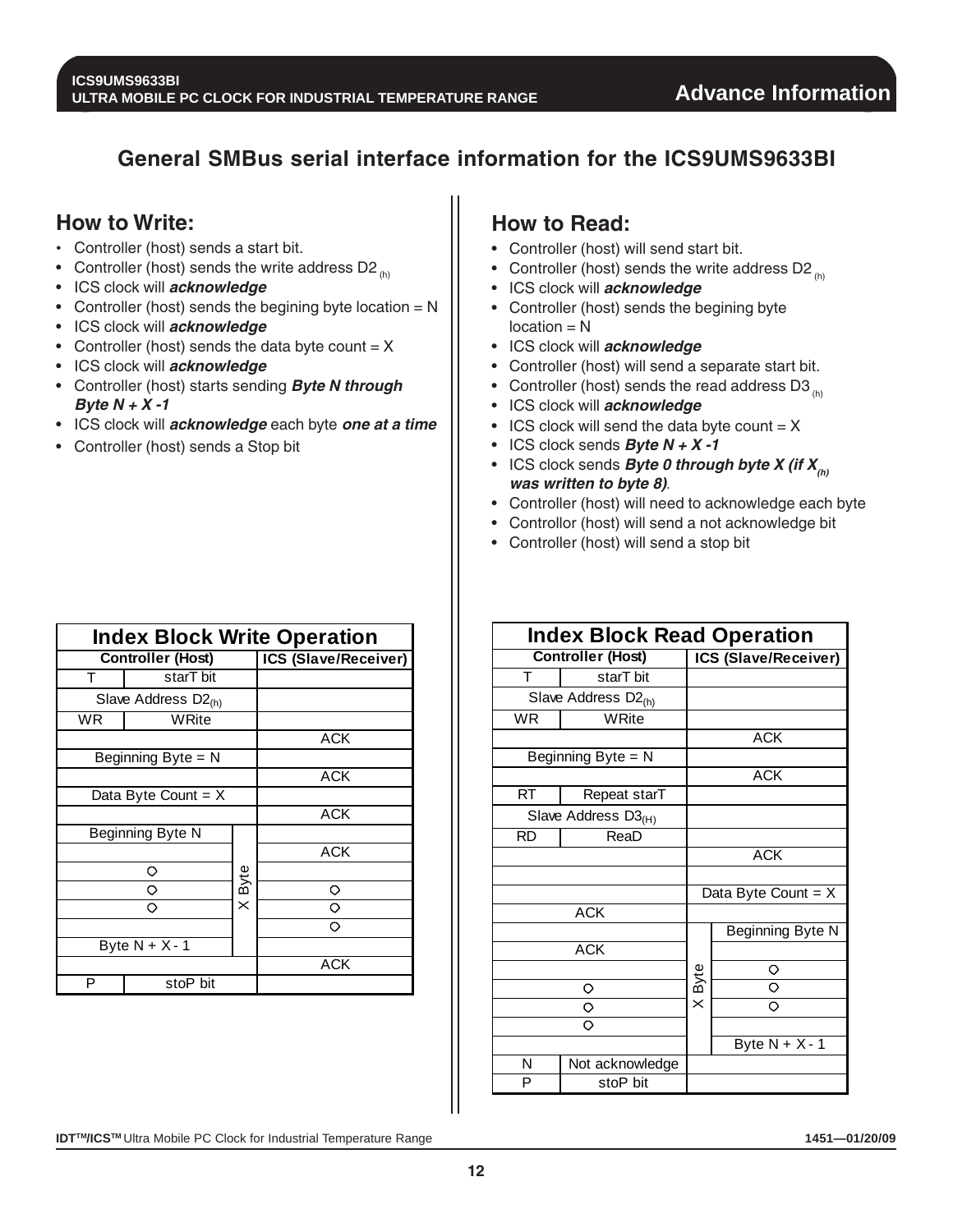| Bit(s)         | Pin # | Name                                | <b>Description</b>                                                                                                                                               | <b>Type</b> | 0              |               | <b>Default</b> |
|----------------|-------|-------------------------------------|------------------------------------------------------------------------------------------------------------------------------------------------------------------|-------------|----------------|---------------|----------------|
| $\overline{7}$ |       | PLL1 Enable                         | This bit controls whether the PLL driving the CPU<br>and SRC clocks is enabled or not.                                                                           | <b>RW</b>   | $0 = Disabled$ | $1 =$ Enabled |                |
| 6              |       | PLL2 Enable                         | This bit controls whether the PLL driving the DOT<br>and clock is enabled or not.                                                                                | <b>RW</b>   | $0 = Disabled$ | $1 =$ Enabled |                |
| 5              |       | PLL3 Enable                         | This bit controls whether the PLL driving the LCD<br>clock is enabled or not.                                                                                    | <b>RW</b>   | $0 = Disabled$ | $1 =$ Enabled |                |
| 4              |       |                                     | Reserved                                                                                                                                                         |             |                |               | $\Omega$       |
| 3              |       | <b>CPU Divider Enable</b>           | This bit controls whether the CPU output divider is<br>enabled or not.<br><b>NOTE:</b> This bit should be automatically set to '0' if<br>bit 7 is set to '0'.    | <b>RW</b>   | $0 = Disabled$ | $1 =$ Enabled |                |
| $\overline{2}$ |       | <b>SRC Output Divider</b><br>Enable | This bit controls whether the SRC output divider is<br>enabled or not.<br>NOTE: This bit should be automatically set to '0' if<br>bit 7 is set to '0'.           | <b>RW</b>   | $0 = Disable$  | $1 =$ Enabled |                |
|                |       | LCD Output Divider<br>Enable        | This bit controls whether the LCD output divider is<br>enabled or not.<br><b>NOTE:</b> This bit should be automatically set to '0' if<br>bit 5 is set to $'0'$ . | <b>RW</b>   | $0 = Disabled$ | $1 =$ Enabled |                |
| $\Omega$       |       | DOT Output Divider<br>Enable        | This bit controls whether the DOT output divider is<br>enabled or not.<br><b>NOTE:</b> This bit should be automatically set to '0' if<br>bit 6 is set to '0'.    | <b>RW</b>   | $0 = Disabled$ | $1 =$ Enabled |                |

**Byte 0 PLL & Divider Enable Register**

| <b>Byte</b>   |       | <b>PLL SS Enable/Control Register</b> |                                                                                                                                                                        |             |                |                                         |                |
|---------------|-------|---------------------------------------|------------------------------------------------------------------------------------------------------------------------------------------------------------------------|-------------|----------------|-----------------------------------------|----------------|
| Bit(s)        | Pin # | Name                                  | <b>Description</b>                                                                                                                                                     | <b>Type</b> | $\mathbf{0}$   |                                         | <b>Default</b> |
|               |       | PLL1 SS Enable                        | This bit controls whether PLL1 has spread enabled<br>or not. Spread spectrum for PLL1 is set at -0.5%<br>down-spread. Note that PLL1 drives the CPU and<br>SRC clocks. | <b>RW</b>   | $0 = Disabled$ | $=$ Enabled                             |                |
| 6             |       | PLL3 SS Enable                        | This bit controls whether PLL3 has spread enabled<br>or not. Note that PLL3 drives the SSC clock, and<br>that the spread spectrum amount is set in bits 3-5.           | <b>RW</b>   | $0 = Disabled$ | $1 =$ Enabled                           |                |
| 5             |       |                                       | These 3 bits select the frequency of PLL3 and the                                                                                                                      |             |                |                                         | 0              |
| 4             |       | <b>PLL3 FS Select</b>                 | SSC clock when Byte 1 Bit 6 (PLL3 Spread                                                                                                                               | <b>RW</b>   |                | See Table 2: LCD Spread<br>Select Table | 0              |
| 3             |       |                                       | Spectrum Enable) is set.                                                                                                                                               |             |                |                                         | 0              |
| $\mathcal{P}$ |       |                                       | Reserved                                                                                                                                                               |             |                |                                         | $\Omega$       |
|               |       |                                       | Reserved                                                                                                                                                               |             |                |                                         | 0              |
| $\Omega$      |       |                                       | Reserved                                                                                                                                                               |             |                |                                         | $\Omega$       |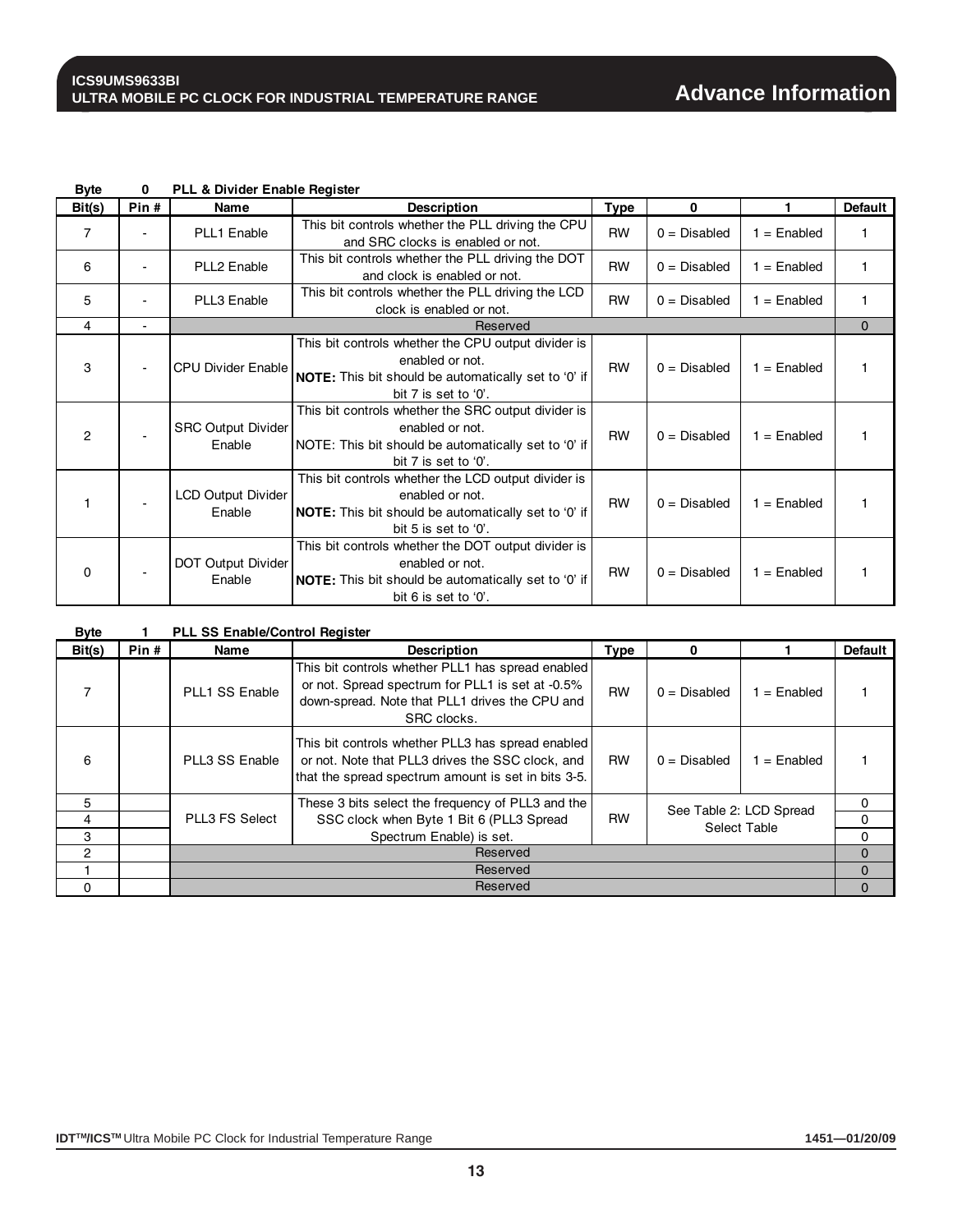## **Advance Information**

| <b>Output Enable Register</b><br><b>Byte</b> |
|----------------------------------------------|
|----------------------------------------------|

| Bit(s)         | Pin# | Name                    | <b>Description</b>                                                       | <b>Type</b> | $\Omega$       |               | <b>Default</b> |
|----------------|------|-------------------------|--------------------------------------------------------------------------|-------------|----------------|---------------|----------------|
| 7              |      | CPU0 Enable             | This bit controls whether the CPU[0] output buffer<br>is enabled or not. | <b>RW</b>   | $0 = Disable$  | $=$ Enabled   |                |
| 6              |      | CPU1 Enable             | This bit controls whether the CPU[1] output buffer<br>is enabled or not. | <b>RW</b>   | $0 = Disable$  | $1 =$ Enabled |                |
| 5              |      | CPU <sub>2</sub> Enable | This bit controls whether the CPU[2] output buffer<br>is enabled or not. | <b>RW</b>   | $0 = Disabled$ | $=$ Enabled   |                |
| 4              |      | <b>SRCO Enable</b>      | This bit controls whether the SRC[0] output buffer<br>is enabled or not. | <b>RW</b>   | $0 = Disable$  | $1 =$ Enabled |                |
| 3              |      | <b>SRC1</b> Enable      | This bit controls whether the SRC[1] output buffer<br>is enabled or not. | <b>RW</b>   | $0 = Disabled$ | $1 =$ Enabled |                |
| $\mathfrak{p}$ |      | <b>SRC2 Enable</b>      | This bit controls whether the SRC[2] output buffer<br>is enabled or not. | <b>RW</b>   | $0 = Disabled$ | $=$ Enabled   |                |
|                |      | <b>DOT Enable</b>       | This bit controls whether the DOT output buffer is<br>enabled or not.    | <b>RW</b>   | $0 = Disabled$ | $1 =$ Enabled |                |
| $\Omega$       |      | LCD100 Enable           | This bit controls whether the LCD output buffer is<br>enabled or not.    | <b>RW</b>   | $0 = Disabled$ | $1 =$ Enabled |                |

| <b>Byte</b>    | 3    | <b>Output Control Register</b> |                                                                                                                                                                                               |             |                                                  |                                          |                |  |
|----------------|------|--------------------------------|-----------------------------------------------------------------------------------------------------------------------------------------------------------------------------------------------|-------------|--------------------------------------------------|------------------------------------------|----------------|--|
| Bit(s)         | Pin# | Name                           | <b>Description</b>                                                                                                                                                                            | <b>Type</b> | 0                                                |                                          | <b>Default</b> |  |
| 7              |      |                                | Reserved                                                                                                                                                                                      |             |                                                  |                                          | $\mathbf{0}$   |  |
| 6              |      |                                | Reserved                                                                                                                                                                                      |             |                                                  |                                          |                |  |
| 5              |      | <b>REF</b> Enable              | This bit controls whether the REF output buffer is<br>enabled or not.                                                                                                                         | <b>RW</b>   | $0 = Disabled$                                   | $1 =$ Enabled                            |                |  |
| 4              |      | <b>REF Slew</b>                | These bits control the edge rate of the REF clock.                                                                                                                                            | <b>RW</b>   | $00 =$ Slow Edge Rate<br>$01$ = Medium Edge Rate |                                          | 10             |  |
| 3              |      |                                |                                                                                                                                                                                               |             |                                                  | $10 =$ Fast Edge Rate<br>$11 =$ Reserved |                |  |
| $\overline{2}$ |      | CPU0 Stop Enable               | This bit controls whether the CPU[0] output buffer<br>is free-running or stoppable. If it is set to stoppable<br>the CPU[0] output buffer will be disabled with the<br>assertion of CPU STP#. | <b>RW</b>   | Free Running                                     | Stoppable                                | 0              |  |
|                |      | CPU1 Stop Enable               | This bit controls whether the CPU[1] output buffer<br>is free-running or stoppable. If it is set to stoppable<br>the CPU[1] output buffer will be disabled with the<br>assertion of CPU STP#. | <b>RW</b>   | Free Running                                     | Stoppable                                | 0              |  |
| $\Omega$       |      | CPU2 Stop Enable               | This bit controls whether the CPU[2] output buffer<br>is free-running or stoppable. If it is set to stoppable<br>the CPU[2] output buffer will be disabled with the<br>assertion of CPU_STP#. | <b>RW</b>   | Free Running                                     | Stoppable                                | 0              |  |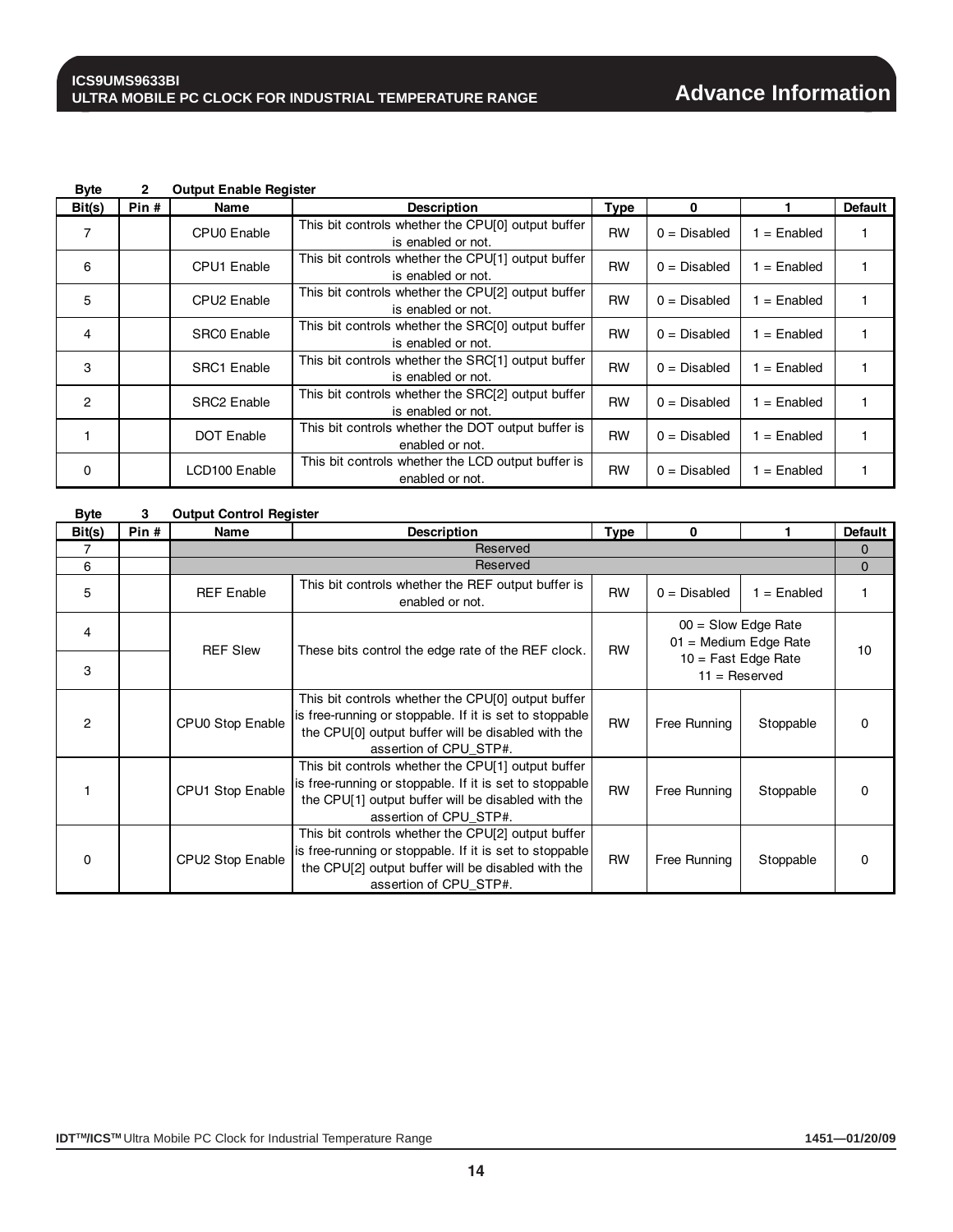**Byte 4 CPU PLL N Register Bit(s)** Pin # Name Name Control Function Type 0 1 Default **Bit 7** 1 **1 Direction and the contract of the contract of the contract of the contract of the contract of the contract of the contract of the contract of the contract of the contract of the contract of the contract of t Bit 6** 1 **Bit 5 1 Direction of the contract of the contract of the contract of the contract of the contract of the contract of the contract of the contract of the contract of the contract of the contract of the contract of the** Reserved **Reserved** Reserved

| DIL J |            | <b>NESEIVEU</b>      |           |  |
|-------|------------|----------------------|-----------|--|
| Bit 4 |            | Reserved             |           |  |
| Bit 3 | Reserved   |                      |           |  |
| Bit 2 | Reserved   |                      |           |  |
| Bit 1 | Reserved   |                      |           |  |
| Bit 0 | CPU N Div8 | N Divider Prog bit 8 | <b>RW</b> |  |

| <b>Byte</b> | 5.   | <b>CPU PLL/N Register</b> |                                     |                                         |                                                        |         |                |
|-------------|------|---------------------------|-------------------------------------|-----------------------------------------|--------------------------------------------------------|---------|----------------|
| Bit(s)      | Pin# | Name                      | <b>Control Function</b>             | <b>Type</b>                             |                                                        |         | <b>Default</b> |
| Bit 7       |      | CPU N Div7                |                                     | <b>RW</b>                               |                                                        |         |                |
| Bit 6       |      | CPU N Div6                |                                     | <b>RW</b><br>Default depends on latched | X                                                      |         |                |
| Bit 5       |      | CPU N Div5                |                                     | <b>RW</b>                               |                                                        | X       |                |
| Bit 4       |      | CPU N Div4                | See Table 3: CPU N-step Programming | <b>RW</b>                               | input frequency.<br>Default for $CPU = 166$ is $7Dh$ . | х       |                |
| Bit 3       |      | CPU N Div3                |                                     | <b>RW</b>                               | Default for all other frequencies                      | X       |                |
| Bit 2       |      | CPU N Div2                |                                     | <b>RW</b>                               |                                                        | is 64h. | X              |
| Bit 1       |      | CPU N Div1                |                                     | <b>RW</b>                               |                                                        |         | X              |
| Bit 0       |      | CPU N Div0                |                                     | <b>RW</b>                               |                                                        |         | x              |

| <b>Byte</b> | 6    | <b>Reserved</b> |                         |             |  |                |
|-------------|------|-----------------|-------------------------|-------------|--|----------------|
| Bit(s)      | Pin# | Name            | <b>Control Function</b> | <b>Type</b> |  | <b>Default</b> |
| Bit 7       |      |                 | Reserved                |             |  |                |
| Bit 6       |      |                 | Reserved                |             |  |                |
| Bit 5       |      |                 | Reserved                |             |  |                |
| Bit 4       |      |                 | Reserved                |             |  |                |
| Bit 3       |      |                 | Reserved                |             |  |                |
| Bit 2       |      |                 | Reserved                |             |  |                |
| Bit 1       |      |                 | Reserved                |             |  |                |
| Bit 0       |      |                 | Reserved                |             |  |                |

| <b>Byte</b> |       | <b>Reserved</b> |                         |             |  |                |
|-------------|-------|-----------------|-------------------------|-------------|--|----------------|
| Bit(s)      | Pin # | Name            | <b>Control Function</b> | <b>Type</b> |  | <b>Default</b> |
| Bit 7       |       |                 | Reserved                |             |  |                |
| Bit 6       |       |                 | Reserved                |             |  |                |
| Bit 5       |       |                 | Reserved                |             |  |                |
| Bit 4       |       |                 | Reserved                |             |  |                |
| Bit 3       |       |                 | Reserved                |             |  |                |
| Bit 2       |       |                 | Reserved                |             |  |                |
| Bit 1       |       |                 | Reserved                |             |  |                |
| Bit 0       |       |                 | Reserved                |             |  | 0              |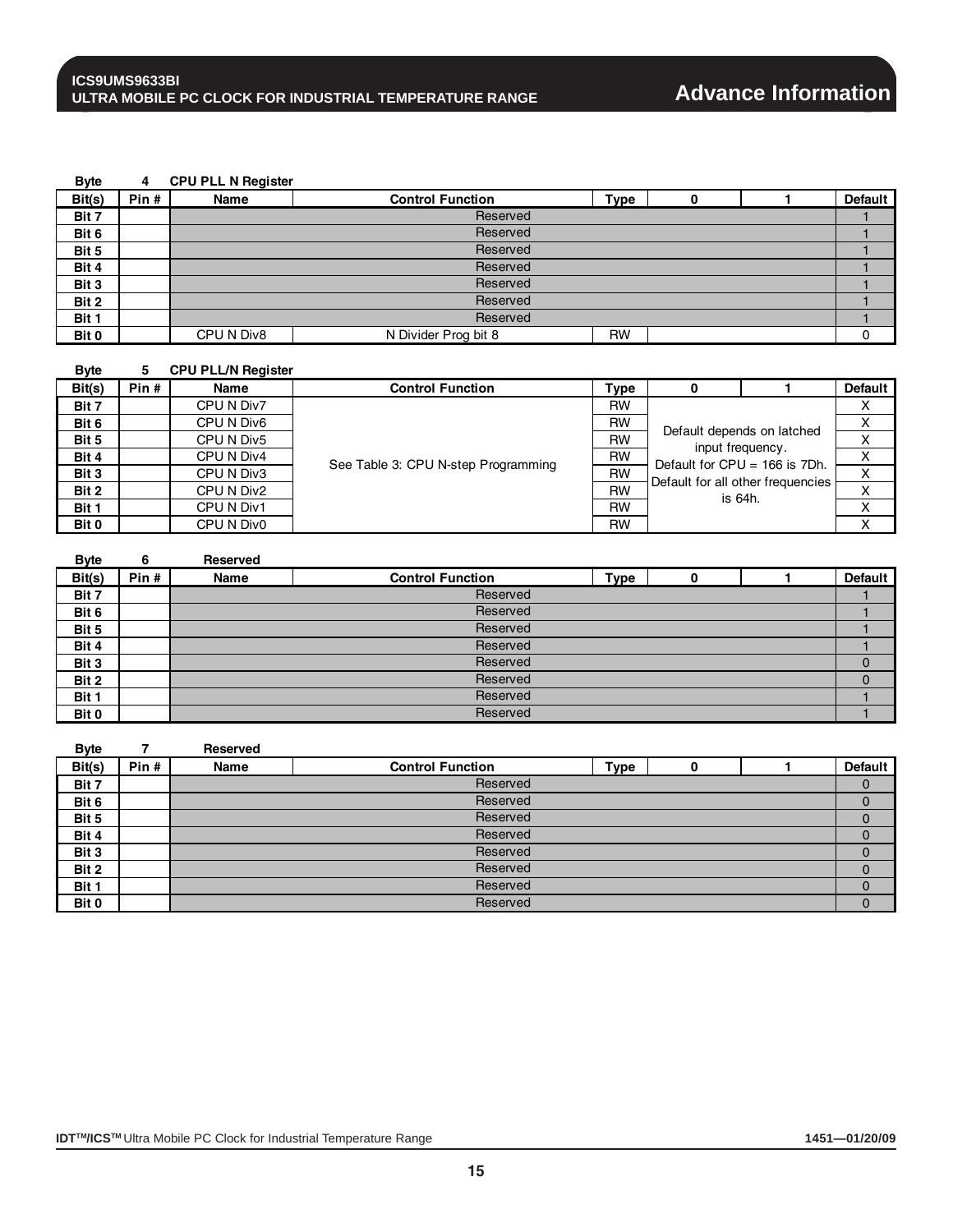| <b>Byte</b> |       | Reserved |                         |             |  |                |
|-------------|-------|----------|-------------------------|-------------|--|----------------|
| Bit(s)      | Pin # | Name     | <b>Control Function</b> | <b>Type</b> |  | <b>Default</b> |
| Bit 7       |       |          | Reserved                |             |  | O              |
| Bit 6       |       |          | Reserved                |             |  |                |
| Bit 5       |       |          | Reserved                |             |  | 0              |
| Bit 4       |       |          | Reserved                |             |  |                |
| Bit 3       |       |          | Reserved                |             |  | 0              |
| Bit 2       |       |          | Reserved                |             |  | 0              |
| Bit 1       |       |          | Reserved                |             |  | 0              |
| Bit 0       |       |          | Reserved                |             |  | 0              |

| <b>B</b> vte |       | <b>LCD100 PLL N Register</b> |                                                |             |                        |                |
|--------------|-------|------------------------------|------------------------------------------------|-------------|------------------------|----------------|
| Bit(s)       | Pin # | Name                         | <b>Control Function</b>                        | <b>Type</b> |                        | <b>Default</b> |
| Bit 7        |       | LCD100 N Div7                |                                                | R           |                        | х              |
| Bit 6        |       | LCD100 N Div6                |                                                | R           |                        | Χ              |
| Bit 5        |       | LCD100 N Div5                |                                                | R           |                        | x              |
| Bit 4        |       | LCD100 N Div4                | N Divider Programming Byte9 bit(7:0) and Byte8 | R           | See N-step programming | х              |
| Bit 3        |       | LCD100 N Div3                | bit7                                           | R           | formula                | X              |
| Bit 2        |       | LCD100 N Div2                |                                                | R           |                        | v              |
| Bit 1        |       | LCD100 N Div1                |                                                | R           |                        | x              |
| Bit 0        |       | LCD100 N Div0                |                                                | R           |                        | x              |

| <b>Byte</b> | 10    | <b>Status Readback Register</b> |                                |      |                            |              |                |  |
|-------------|-------|---------------------------------|--------------------------------|------|----------------------------|--------------|----------------|--|
| Bit(s)      | Pin # | Name                            | <b>Description</b>             | Type |                            |              | <b>Default</b> |  |
|             | 37    | <b>FSB</b>                      | <b>Frequency Select B</b>      | R    | See Table 1: CPU Frequency |              | Latch          |  |
| 6           |       | <b>FSC</b>                      | <b>Frequency Select C</b>      | R    | Select Table               |              | Latch          |  |
| 5           | 24    | CR0# Readbk                     | Real time CR0# State Indicator | R    | CR0# is Low                | CR0# is High | х              |  |
| 4           | 28    | CR1# Readbk                     | Real time CR1# State Indicator | R    | CR1# is Low                | CR1# is High | x              |  |
| З           | 36    | CR2# Readbk                     | Real time CR2# State Indicator | R    | CR <sub>2</sub> # is Low   | CR2# is High | Χ              |  |
|             |       |                                 | Reserved                       |      |                            |              |                |  |
|             |       |                                 | Reserved                       |      |                            |              |                |  |
|             |       |                                 | Reserved                       |      |                            |              |                |  |

#### **Byte 11 Revision ID/Vendor ID Register**

| Bit(s) | Pin# | Name            | <b>Description</b> | <b>Type</b> |  |                 | <b>Default</b> |  |
|--------|------|-----------------|--------------------|-------------|--|-----------------|----------------|--|
|        |      | Rev Code Bit 3  |                    | R           |  |                 | $\lambda$      |  |
| 6      |      | Rev Code Bit 2  | Revision ID        | R           |  |                 | ∧              |  |
| 5      |      | Rev Code Bit 1  | (0 for A rev)      | R           |  |                 |                |  |
|        |      | Rev Code Bit 0  |                    | R           |  |                 |                |  |
|        |      | Vendor ID bit 3 |                    | R           |  | Vendor specific |                |  |
|        |      | Vendor ID bit 2 | Vendor ID          | R           |  |                 |                |  |
|        |      | Vendor ID bit 1 |                    | R           |  |                 |                |  |
|        |      | Vendor ID bit 0 |                    | R           |  |                 |                |  |

#### **Byte 12 Device ID Register**

| Bit(s) | Pin # | Name    | <b>Description</b>     | <b>Type</b> |  |  | <b>Default</b> |  |
|--------|-------|---------|------------------------|-------------|--|--|----------------|--|
|        |       | DEV ID3 | Device ID MSB          | R           |  |  |                |  |
| 6      |       | DEV ID2 | Device ID <sub>2</sub> | R           |  |  |                |  |
| ১      |       | DEV ID1 | Device ID 1            | R           |  |  |                |  |
| 4      |       | DEV_ID0 | Device ID LSB          | R           |  |  |                |  |
| 3      |       |         | Reserved               |             |  |  |                |  |
| റ      |       |         | Reserved               |             |  |  |                |  |
|        |       |         | Reserved               |             |  |  |                |  |
| 0      |       |         | Reserved               |             |  |  |                |  |

**IDTTM/ICSTM** Ultra Mobile PC Clock for Industrial Temperature Range **1451—01/20/09**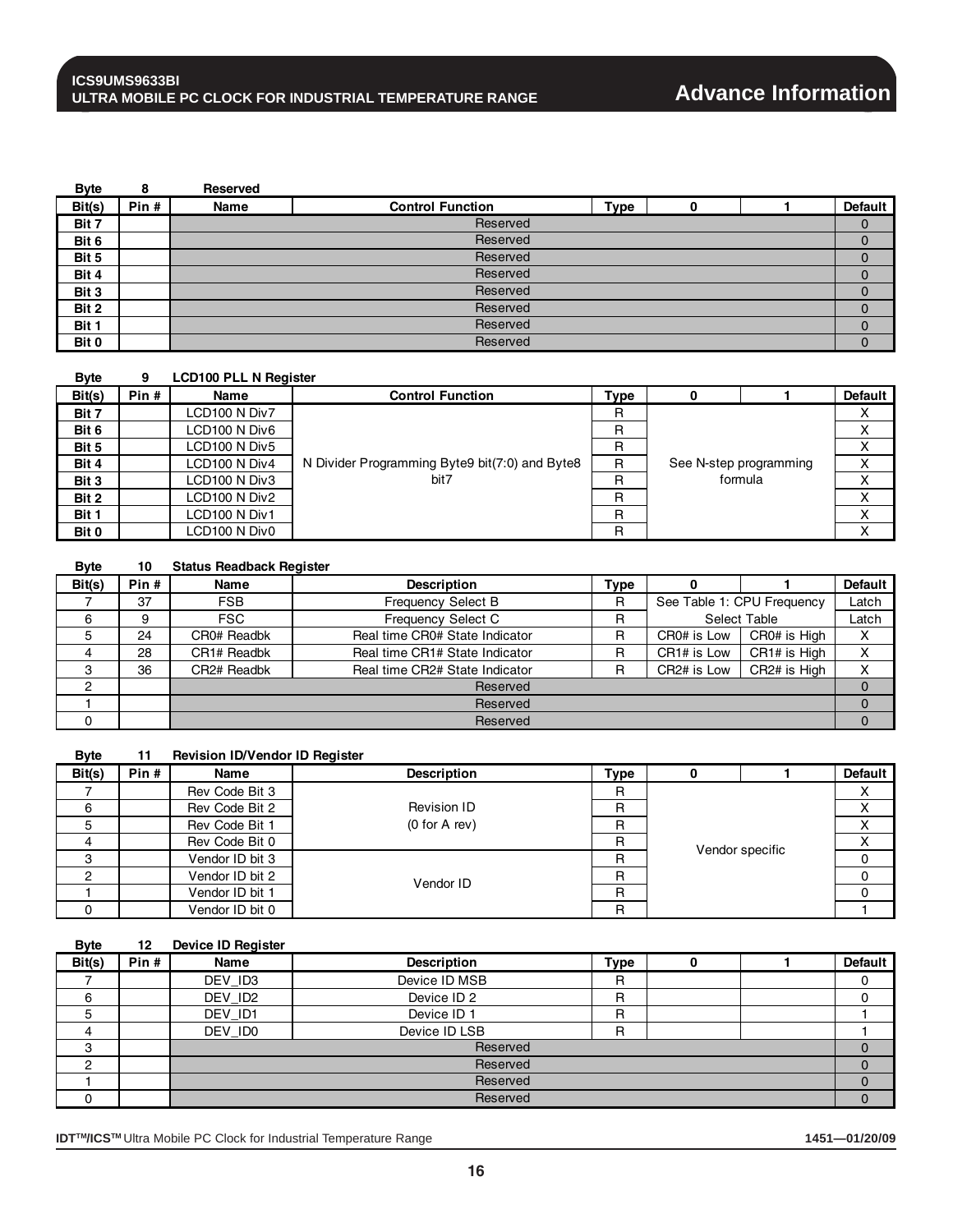#### **Byte 13 Reserved Register**

| Bit(s) | Pin# | Name     | <b>Control Function</b> | <b>Type</b> | O |  | <b>Default</b> |  |  |
|--------|------|----------|-------------------------|-------------|---|--|----------------|--|--|
| Bit 7  |      |          | Reserved                |             |   |  |                |  |  |
| Bit 6  |      |          | Reserved                |             |   |  |                |  |  |
| Bit 5  |      |          | Reserved                |             |   |  |                |  |  |
| Bit 4  |      |          | Reserved                |             |   |  |                |  |  |
| Bit 3  |      |          | Reserved                |             |   |  |                |  |  |
| Bit 2  |      | Reserved |                         |             |   |  |                |  |  |
| Bit 1  |      | Reserved |                         |             |   |  |                |  |  |
| Bit 0  |      |          | Reserved                |             |   |  | 0              |  |  |

#### **Byte 14 Reserved Register**

| Bit(s) | Pin# | Name     | <b>Control Function</b> | <b>Type</b> |  |  | <b>Default</b> |  |  |
|--------|------|----------|-------------------------|-------------|--|--|----------------|--|--|
| Bit 7  |      |          | Reserved                |             |  |  |                |  |  |
| Bit 6  |      |          | Reserved                |             |  |  |                |  |  |
| Bit 5  |      |          | Reserved                |             |  |  |                |  |  |
| Bit 4  |      |          | Reserved                |             |  |  |                |  |  |
| Bit 3  |      | Reserved |                         |             |  |  |                |  |  |
| Bit 2  |      | Reserved |                         |             |  |  |                |  |  |
| Bit 1  |      | Reserved |                         |             |  |  |                |  |  |
| Bit 0  |      |          | Reserved                |             |  |  | 0              |  |  |

#### **Byte 15 Byte Count Register** Bit(s) Pin # Name Name Control Function Type 0 1 Default **Bit 7** 0 **Bit 6** 0 **Bit 5**<br> **Bit 4** BC4 Byte Count 4 BC4 Byte Count 4 RW Specifies Number of bytes to 0 **Bit 4** BC4 Byte Count 4 RW Specifies Number of bytes to 0 **Bit 3** BIT BC3 Byte Count 3 RW 1 be read back during an SMBus 1 **Bit 2** BC2 Byte Count 2 RW read.<br> **Bit 1** BC1 Byte Count 1 RW Default is 0xF. **Bit 1** BC1 Byte Count 1 RW Default is 0xF. 1 **Bit 0** BC0 Byte Count LSB RW RW 1 **Reserved Reserved** read. Default is 0xF.

#### **Bytes 16:40 are reserved**

#### **Byte 41 N Program Enable Register**

| Bit(s) | Pin# | Name         | <b>Control Function</b>   | <b>Type</b> | O               |         | <b>Default</b> |  |
|--------|------|--------------|---------------------------|-------------|-----------------|---------|----------------|--|
| Bit 7  |      |              | Reserved                  |             |                 |         |                |  |
| Bit 6  |      |              | Reserved                  |             |                 |         |                |  |
| Bit 5  |      |              | Reserved                  |             |                 |         |                |  |
| Bit 4  |      |              | Reserved                  |             |                 |         |                |  |
| Bit 3  |      | Reserved     |                           |             |                 |         |                |  |
| Bit 2  |      | Reserved     |                           |             |                 |         |                |  |
| Bit 1  |      | CPU N Enable | Enables CPU N programming | <b>RW</b>   | <b>Disabled</b> | Enabled | 0              |  |
| Bit 0  |      | LCD N Enable | Enables LCD N programming | <b>RW</b>   | <b>Disabled</b> | Enabled |                |  |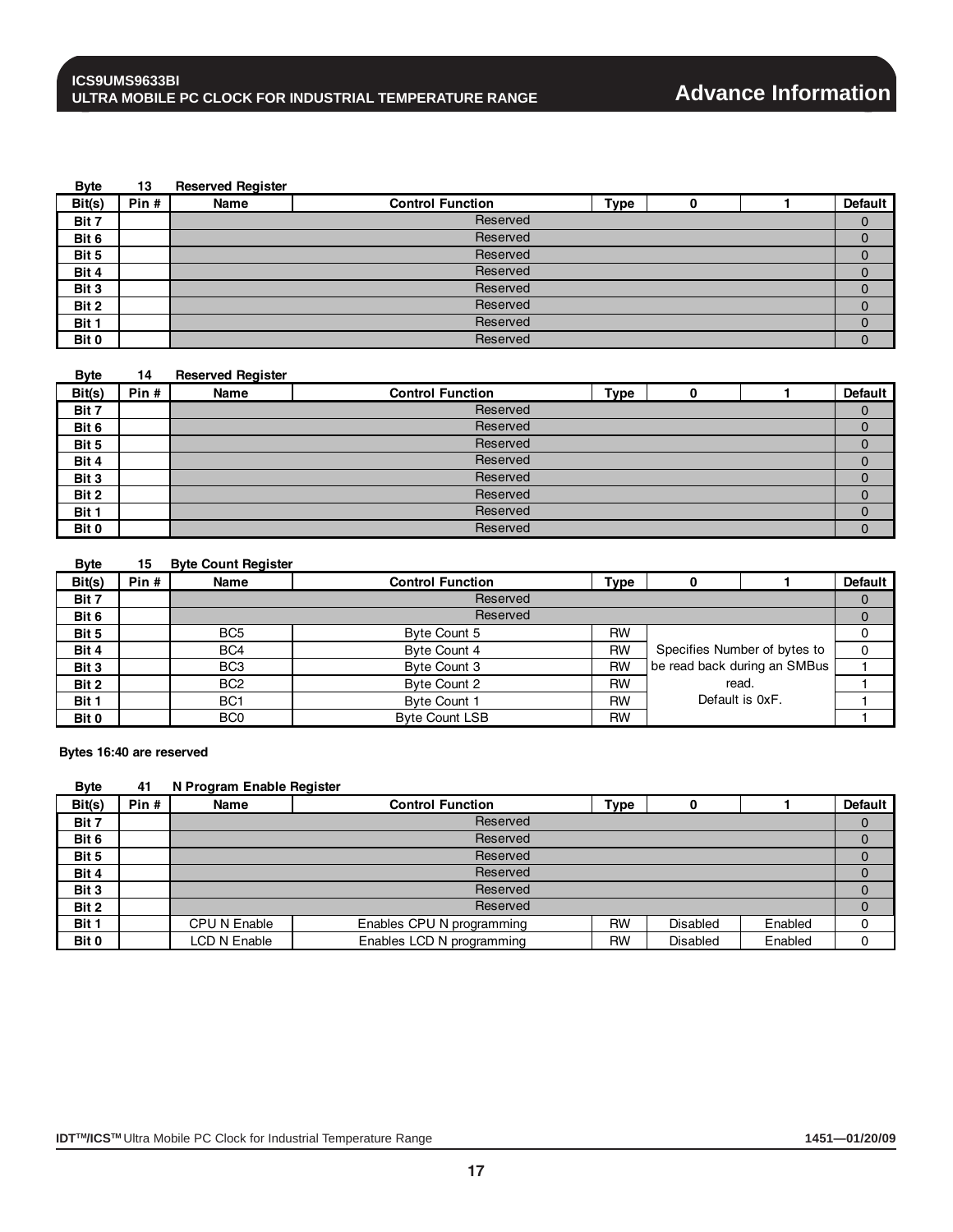#### **Test Clarification Table**

| <b>Comments</b>                                                                     |                                  | <b>HW</b>                         |               |
|-------------------------------------------------------------------------------------|----------------------------------|-----------------------------------|---------------|
|                                                                                     | <b>TEST SEL</b><br><b>HW PIN</b> | <b>TEST MODE</b><br><b>HW PIN</b> | <b>OUTPUT</b> |
|                                                                                     | < 0.35V                          | X                                 | <b>NORMAL</b> |
| Power-up $w / TEST\_SEL = 1$ to enter test mode<br>Cycle power to disable test mode | >0.7V                            | < 0.35V                           | HI-Z          |
| TEST MODE -- > low Vth input<br>TEST MODE is a real time input                      | >0.7V                            | >0.7V                             | <b>REF/N</b>  |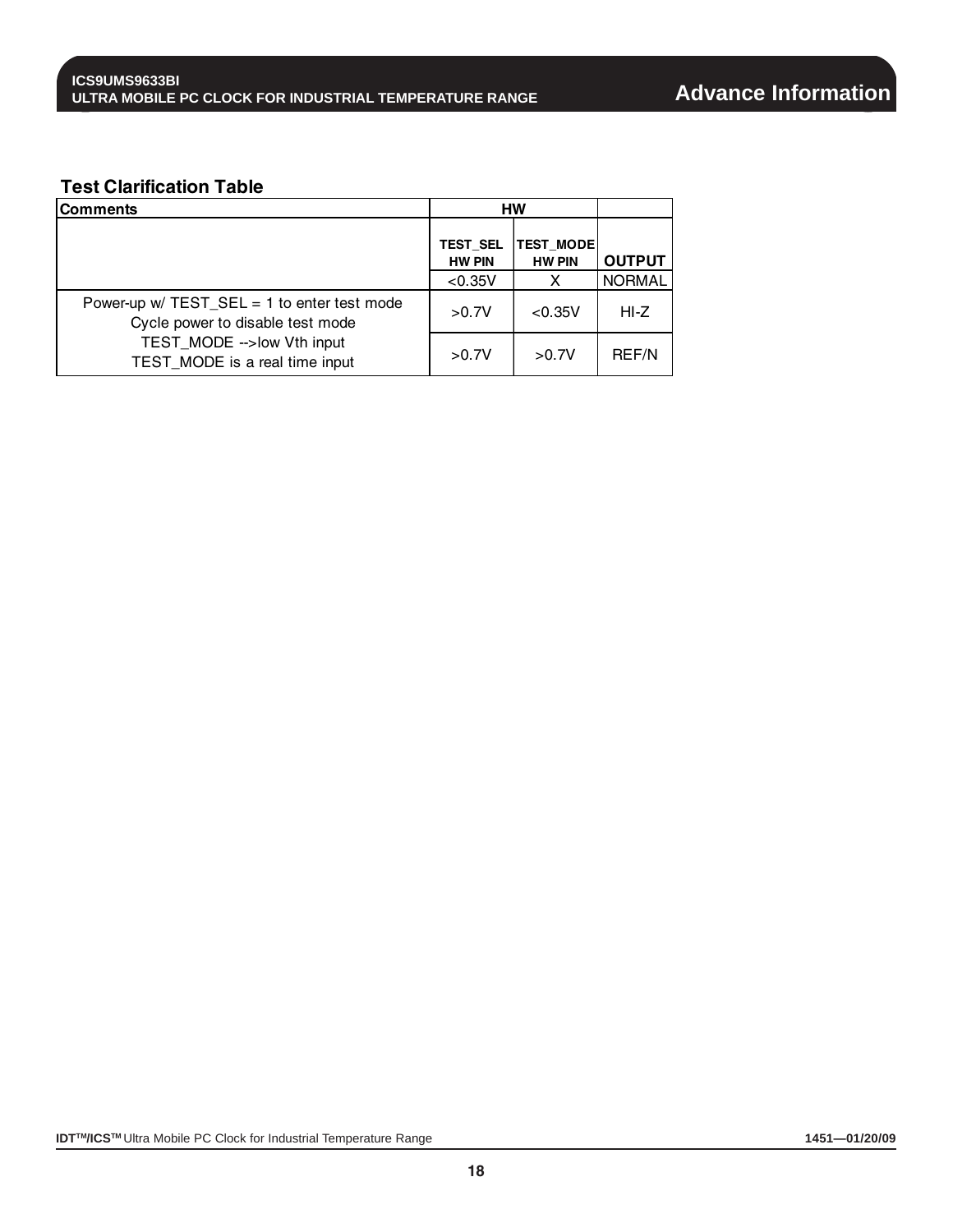#### **MLF Top Mark Information (9UMS9633BKILF)**



Line 1. Company name Line 2. Part Number Line 3. YYWW = Date Code Line 3. Country of Origin Line 4.  $\# \# \# \# \# \# =$  Lot Number

**IDT™/ICS™** Ultra Mobile PC Clock for Industrial Temperature Range **1451—01/20/09 1451—01/20/09**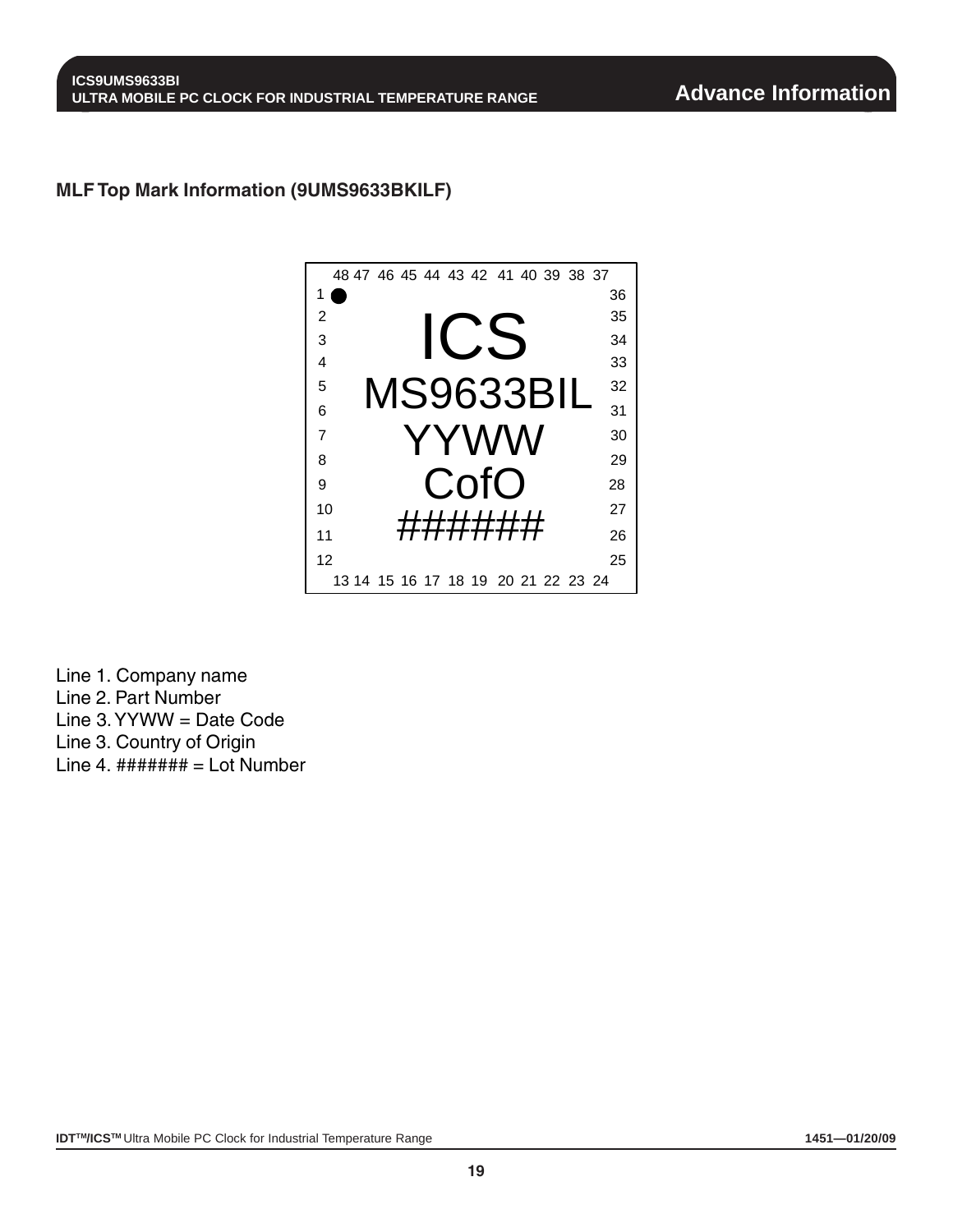## **Advance Information**



| 300 mil SSOP   |                       |                          |                          |           |  |  |
|----------------|-----------------------|--------------------------|--------------------------|-----------|--|--|
|                | In Millimeters        |                          | In Inches                |           |  |  |
| <b>SYMBOL</b>  |                       | <b>COMMON DIMENSIONS</b> | <b>COMMON DIMENSIONS</b> |           |  |  |
|                | <b>MIN</b>            | MAX                      | <b>MIN</b>               | MAX       |  |  |
| A              | 2.41                  | 2.80                     | .095                     | .110      |  |  |
| A1             | 0.20                  | 0.40                     | .008                     | .016      |  |  |
| b              | 0.20                  | 0.34                     | .008                     | .0135     |  |  |
| c              | 0.13                  | 0.25                     | .005                     | .010      |  |  |
| D              | <b>SEE VARIATIONS</b> |                          | <b>SEE VARIATIONS</b>    |           |  |  |
| E              | 10.03                 | 10.68                    | .395                     | .420      |  |  |
| E <sub>1</sub> | 7.40                  | 7.60                     | .291                     | .299      |  |  |
| e              |                       | 0.635 BASIC              | 0.025 BASIC              |           |  |  |
| h              | 0.38                  | 0.64                     | .015                     | .025      |  |  |
|                | 0.50                  | 1.02                     | .020                     | .040      |  |  |
| N              |                       | <b>SEE VARIATIONS</b>    | <b>SEE VARIATIONS</b>    |           |  |  |
| a              | $0^{\circ}$           | $8^{\circ}$              | 0°                       | $8^\circ$ |  |  |

VARIATIONS

|    |            | `mm.  | $D$ (inch) |            |
|----|------------|-------|------------|------------|
| Ν  | <b>MIN</b> | MAX   | <b>MIN</b> | <b>MAX</b> |
| 48 | 5.75       | 16.00 | 620        | .630       |

Reference Doc.: JEDEC Publication 95, MO-118

10-0034

## **Ordering Information**

#### **9UMS9633BFILFT**

Example:

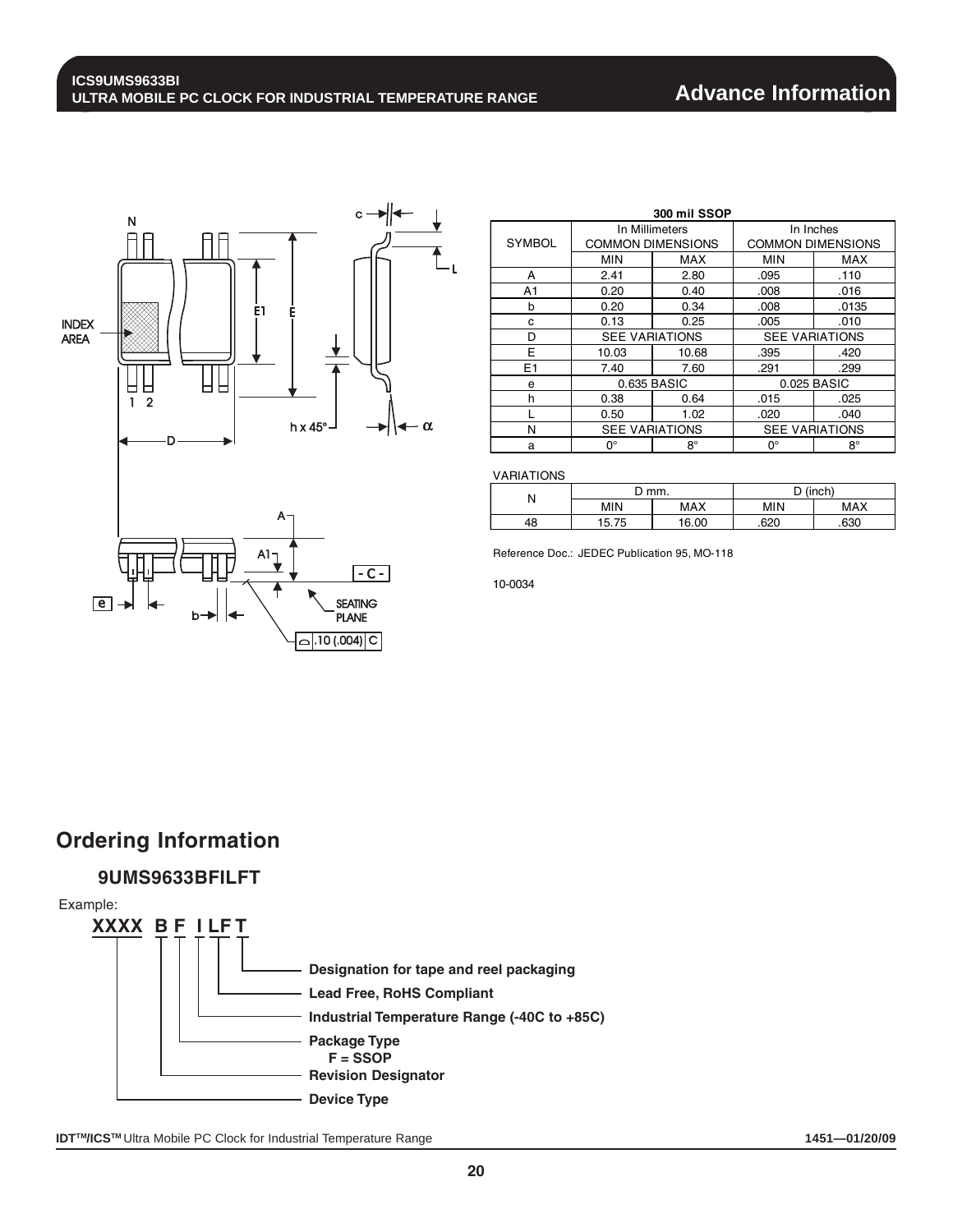

**THERMALLY ENHANCED, VERY THIN, FINE PITCH QUAD FLAT / NO LEAD PLASTIC PACKAGE**

**DIMENSIONS** 

| ------------   |      |                | ------------     |        |
|----------------|------|----------------|------------------|--------|
|                |      |                |                  | 48L    |
| <b>SYMBOL</b>  | MIN. | MAX.           | <b>SYMBOL</b>    | TOLER/ |
| A              | 0.8  | 1.0            | N                | 48     |
| A1             |      | 0.05           | $N_{\mathsf{D}}$ | 12     |
| A <sub>3</sub> |      | 0.20 Reference | ΝF               | 12     |
| b              | 0.18 | 0.3            | D x E BASIC      | 6.00x  |
| e              |      | 0.40 BASIC     | D2 MIN. / MAX.   | 3.95/  |

DIMENSIONS

|             |             |                |                | 48L                |
|-------------|-------------|----------------|----------------|--------------------|
| <b>IBOL</b> | MIN.        | MAX.           | <b>SYMBOL</b>  | <b>TOLERANCE</b>   |
| A           | 0.8         | 1.0            | N              | 48                 |
| ١1          | 0           | 0.05           | $N_D$          | 12                 |
| YЗ          |             | 0.20 Reference | $N_F$          | 12                 |
| þ           | 0.18        | 0.3            | D x E BASIC    | $6.00 \times 6.00$ |
| e           |             | 0.40 BASIC     | D2 MIN. / MAX. | 3.95 / 4.25        |
|             |             |                | E2 MIN. / MAX. | 3.95 / 4.25        |
|             | Information |                | MIN. / MAX.    | 0.30 / 0.50        |

## **Ordering Information**

#### **9UMS9633BKILFT**



**IDT<sup>™</sup>ICS<sup>™</sup> Ultra Mobile PC Clock for Industrial Temperature Range <b>1451—01/20/09 1451—01/20/09**